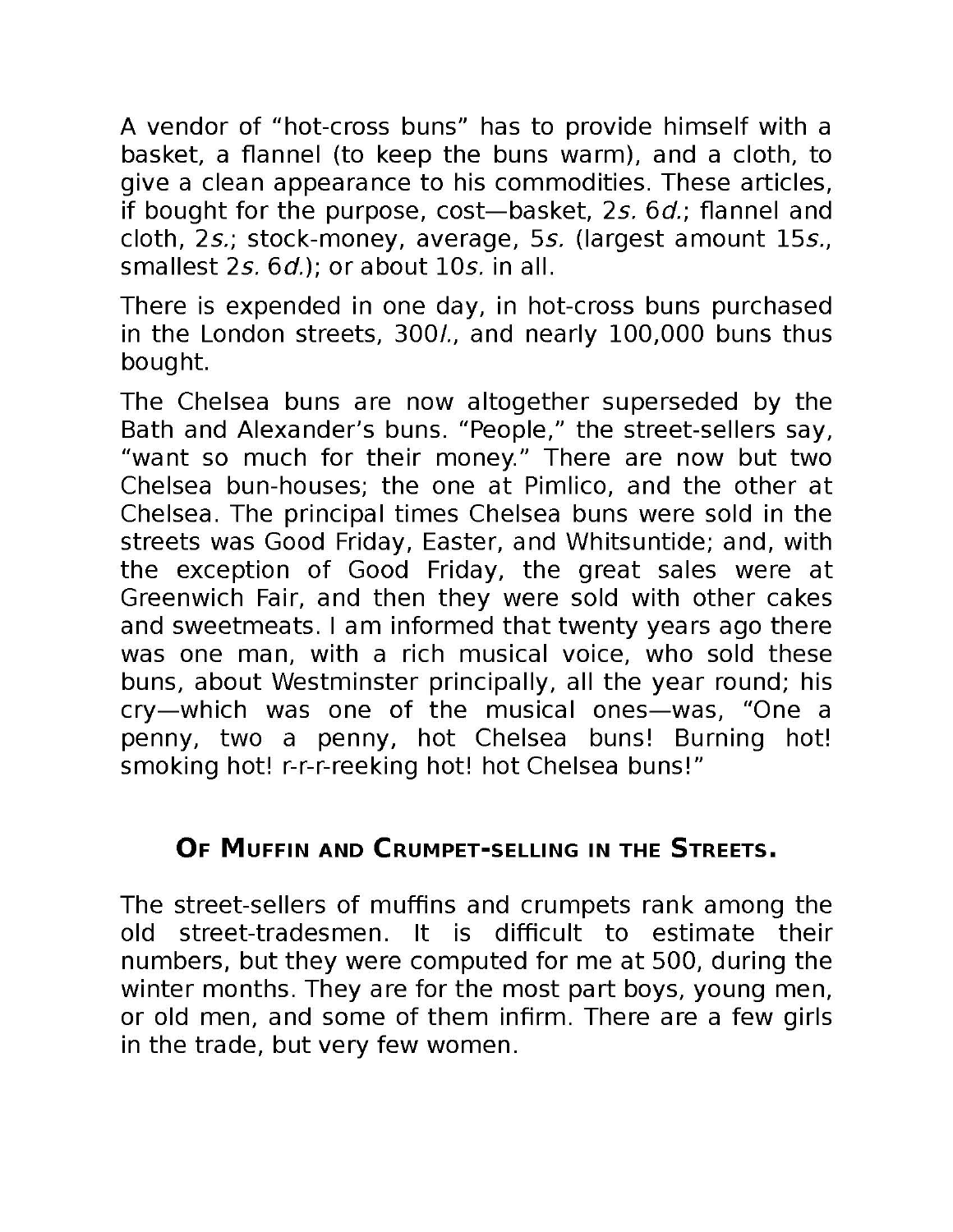The ringing of the muffin-man's bell—attached to which the pleasant associations are not a few—was prohibited by a recent Act of Parliament, but the prohibition has been as inoperative as that which forbad the use of a drum to the costermonger, for the muffin bell still tinkles along the streets, and is rung vigorously in the suburbs. The sellers of muffins and crumpets are a mixed class, but I am told that more of them are the children of bakers, or worn-out bakers, than can be said of any other calling. The best sale is in the suburbs. "As far as I know, sir," said a muffin-seller, "it's the best Hackney way, and Stoke Newington, and Dalston, and Balls Pond, and Islington; where the gents that's in banks the steady coves of them—goes home to their teas, and the missuses has muffins to welcome them; that's my opinion."

I did not hear of any street-seller who made the muffins or crumpets he vended. Indeed, he could not make the small quantity required, so as to be remunerative. The muffins are bought of the bakers, and at prices to leave a profit of 4d. in 1s. Some bakers give thirteen to the dozen to the streetsellers whom they know. The muffin-man carries his delicacies in a basket, wherein they are well swathed in flannel, to retain the heat: "People likes them warm, sir," an old man told me, "to satisfy them they're fresh, and they almost always *are* fresh; but it can't matter so much about their being warm, as they have to be toasted again. I only wish good butter was a sight cheaper, and that would make the muffins go. Butter's half the battle." The basket and flannels cost the muffin-man 2s. 6d. or 3s. 6d. His bell stands him in from 4d. to 2s., "according as the metal is." The regular price of good-sized muffins from the streetsellers is a halfpenny each; the crumpets are four a penny. Some are sold cheaper, but these are generally smaller, or made of inferior flour. Most of the street-sellers give thirteen, and some even fourteen to the dozen, especially if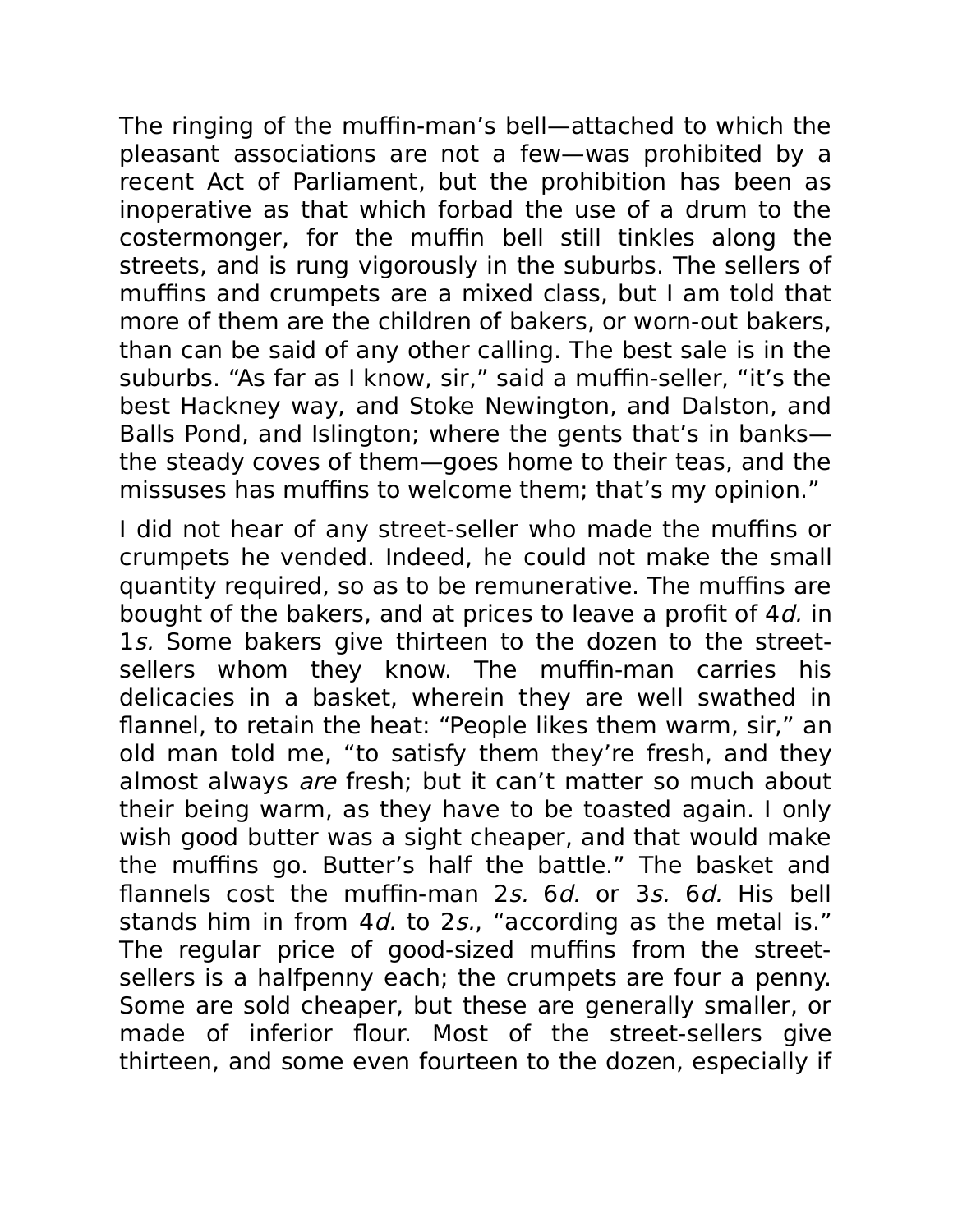the purchase be made early in the day, as the muffin-man can then, if he deem it prudent, obtain a further supply.

A sharp London lad of fourteen, whose father had been a journeyman baker, and whose mother (a widow) kept a small chandler's shop, gave me the following account:—

"I turns out with muffins and crumpets, sir, in October, and continues until it gets well into the spring, according to the weather. I carries a fust-rate article; werry much so. If you was to taste 'em, sir, you'd say the same. If I sells three dozen muffins at  $\frac{1}{2}d$ , each, and twice that in crumpets, it's a werry fair day, werry fair; all beyond that is a good day. The profit on the three dozen and the others is 1s., but that's a great help, really a wonderful help, to mother, for I should be only mindin' the shop at home. Perhaps I clears 4s. a week, perhaps more, perhaps less; but that's about it, sir. Some does far better than that, and some can't hold a candle to it. If I has a hextra day's sale, mother'll give me 3d, to go to the play, and that hencourages a young man, you know, sir. If there's any unsold, a coffee-shop gets them cheap, and puts 'em off cheap again next morning. My best customers is genteel houses, 'cause I sells a genteel thing. I likes wet days best, 'cause there's werry respectable ladies what don't keep a servant, and they buys to save themselves going out. We're a great conwenience to the ladies, sir—a great conwenience to them as likes a slap-up tea. I have made 1s. 8d. in a day; that was my best. I once took only  $2\frac{1}{2}d$ —I don't know why—that was my worst. The shops don't love me—I puts their noses out. Sunday is no better day than others, or werry little. I can read, but wish I could read easier."

Calculating 500 muffin-sellers, each clearing 4s. a week, we find 100l. a week expended on the metropolitan street sale of muffins; or, in the course of twenty weeks, 2,000l. Five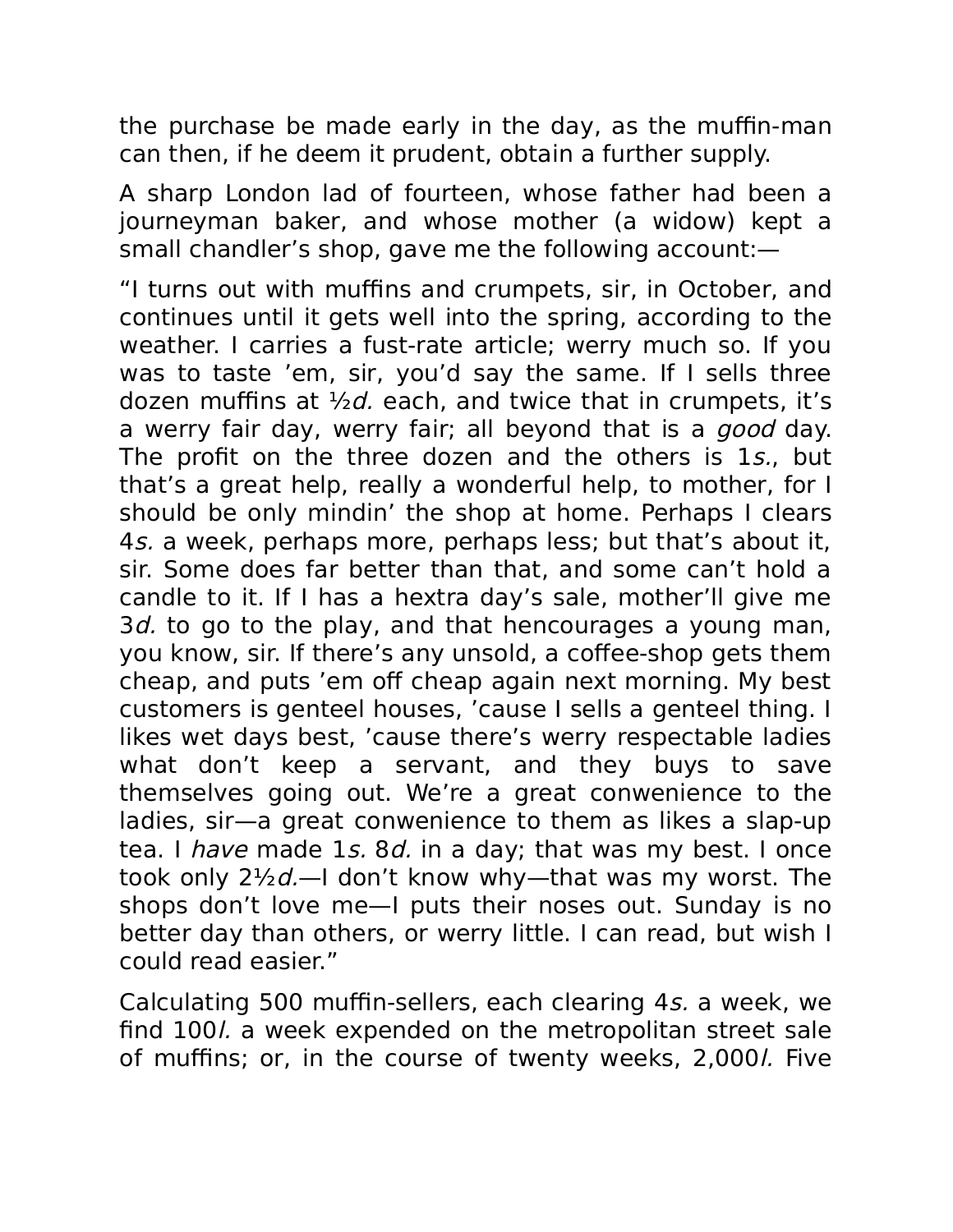shillings, with the price of a basket, &c., which is about 3s. 6*d.* more, is the capital required for a start.

### **OF THE STREET SALE OF SWEET-STUFF.**

In this sale there are now engaged, as one of the most intelligent of the class calculated, 200 individuals, exclusive of twenty or thirty Jew boys. The majority of the sellers are also the manufacturers of the articles they vend. They have all been brought up to the calling, their parents having been in it, or having been artizans (more especially bakers) who have adopted it for some of the general reasons I have before assigned. The non-makers buy of the cheap confectioners.

The articles now vended do not differ materially, I am informed by men who have known the street trade for forty years, from those which were in demand when they began selling in the streets.

A very intelligent man, who had succeeded his father and mother in the "sweet-stuff" business—his father's drunkenness having kept them in continual poverty showed me his apparatus, and explained his mode of work. His room, which was on the second-floor of a house in a busy thoroughfare, had what I have frequently noticed in the abodes of the working classes—the decency of a turn-up bedstead. It was a large apartment, the rent being 3s. 6d. a week, unfurnished. The room was cheerful with birds, of which there were ten or twelve. A remarkably fine thrush was hopping in a large wicker cage, while linnets and bullfinches showed their quick bright eyes from smaller cages on all sides. These were not kept for sale but for amusement, their owner being seldom able to leave his room. The father and mother of this man cleared, twenty years ago, although at that time sugar was  $6d$ . or  $7d$ . the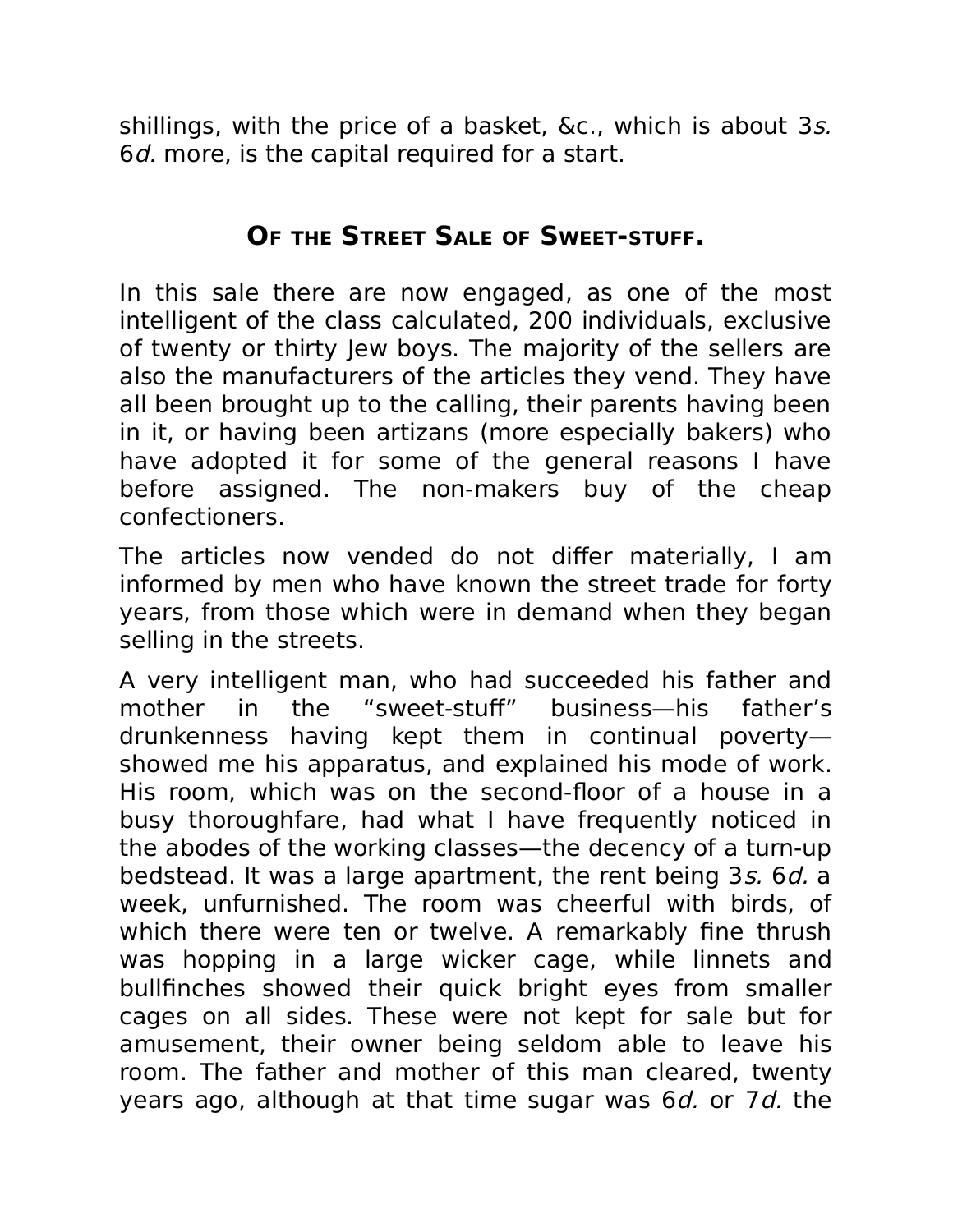pound, from 2l. to 3l. a week by the sale of sweet-stuff; half by keeping a stall, and half by supplying small shops or other stall-keepers. My present informant, however, who has —not the best—but one of the best businesses in London, makes 24s. or 25s. a week from October to May, and scarcely 12s. a week during the summer months, "when people love to buy any cool fresh fruit instead of sweetstuff." The average profits of the generality of the trade do not perhaps exceed 10s. 6d. or 12s. a week, take the year round. They reside in all parts.

Treacle and sugar are the ground-work of the manufacture of all kinds of sweet-stuff. "Hardbake," "almond toffy," "halfpenny lollipops," "black balls," the cheaper "bulls eyes," and "squibs" are all made of treacle. One informant sold more of treacle rock than of anything else, as it was dispensed in larger halfpennyworths, and no one else made it in the same way. Of peppermint rock and sticks he made a good quantity. Half-a-crown's worth, as retailed in the streets, requires 4 lbs. of rough raw sugar at  $4\frac{1}{4}d$ , per lb.,  $1\frac{1}{2}d$  for scent (essence of peppermint),  $1\frac{1}{2}d$  for firing, and  $\frac{1}{2}d$ . for paper—in all 1s. 8 $\frac{1}{2}d$ . calculating nothing for the labour and time expended in boiling and making it. The profit on the other things was proportionate, except on almond rock, which does not leave  $2\frac{1}{2}d$ . in a shillingalmonds being dear. Brandy balls are made of sugar, water, peppermint, and a little cinnamon. Rose acid, which is a "transparent" sweet, is composed of loaf sugar at  $6\frac{1}{2}d$ , per lb., coloured with cochineal. The articles sold in "sticks" are pulled into form along a hook until they present the whitish, or speckled colour desired. A quarter of a stone of materials will, for instance, be boiled for forty minutes, and then pulled a quarter of an hour, until it is sufficiently crisp and will "set" without waste. The flavouring—or "scent" as I heard it called in the trade—now most in demand is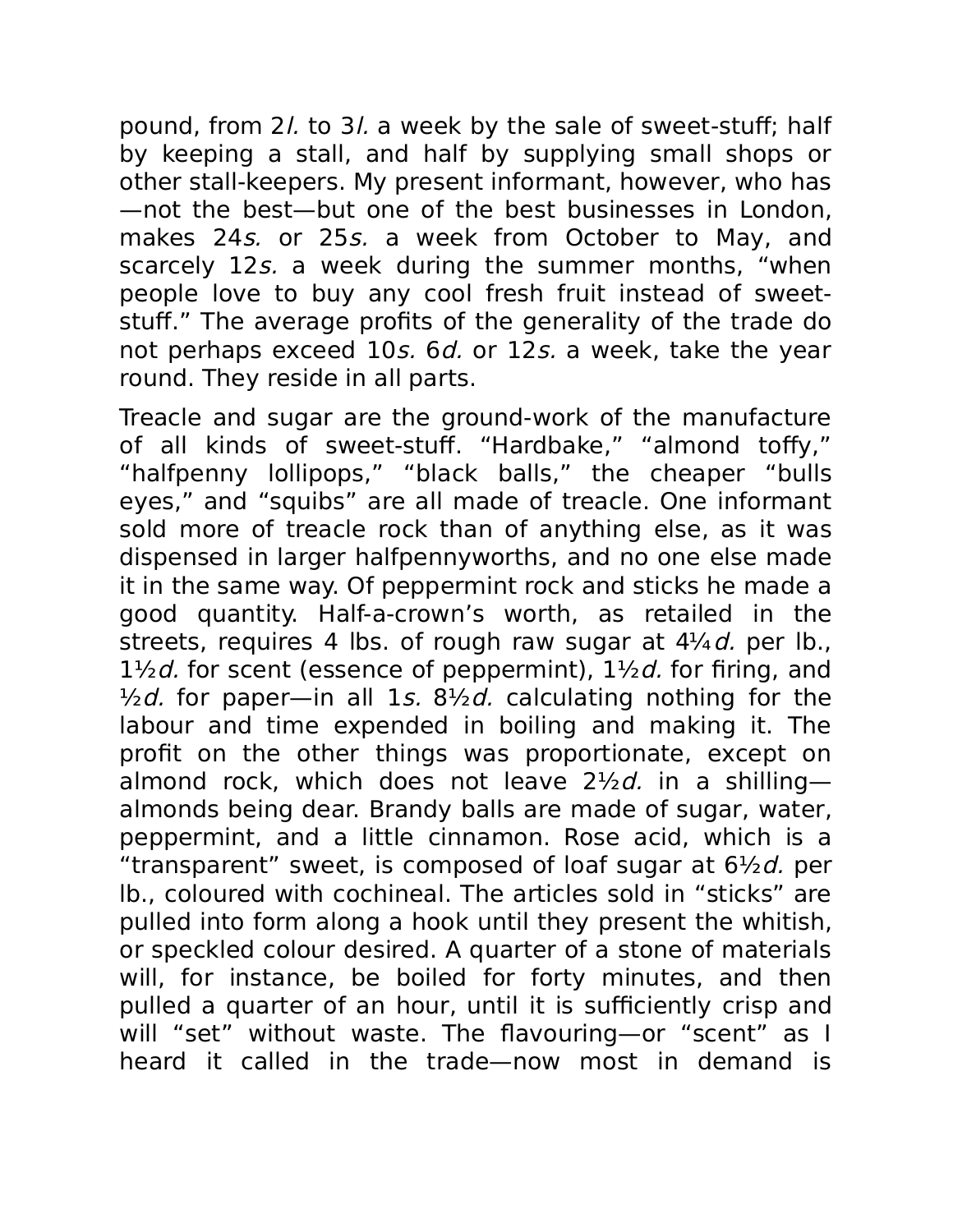peppermint. Gibraltar rock and Wellington pillars used to be flavoured with ginger, but these "sweeties" are exploded.

Dr. Pereria, in his "Treatise on Diet," enumerates as many as ten different varieties and preparations of sugar used for dietetical purposes. These are (1) purified or refined sugar; (2) brown or raw sugar; (3) molasses or treacle—or fluid sugar; (4) aqueous solutions of sugar—or syrups; (5) boiled sugars, or the softer kinds of confectionary; (6) sugar-candy, or crystallized cane sugar; (7) burnt sugar, or caramel; (8) hard confectionary; (9) liquorice; (10) preserves. The fifth and eighth varieties alone concern us here.

Of the several preparations of *boiled sugar*, the Doctor thus speaks, "If a small quantity of water be added to sugar, the mixture heated until the sugar dissolves, and the solution boiled to drive off part of the water, the tendency of the sugar to crystallise is diminished, or, in some cases, totally destroyed. To promote this effect, confectioners sometimes add a small portion of cream of tartar to the solution while boiling. Sugar, thus altered by heat, and sometimes variously flavoured, constitutes several preparations sold by the confectioner. Barley-sugar and acidulated drops are prepared in this way from white sugar: powdered tartaric acid being added to the sugar while soft. Hardbake and toffee are made by a similar process from brown sugar. Toffee differs from hardbake from containing butter. The ornamented sugar pieces, or *caramel*-tops, with which pastrycooks decorate their tarts, &c., are prepared in the same way. If the boiled and yet soft sugar be rapidly and repeatedly extended, and pulled over a hook, it becomes opaque and white, and then constitutes pulled sugar, or penides. Pulled sugar, variously flavoured and coloured, is sold in several forms by the preparers of hard confectionary.

"Concerning this hard confectionary," Dr. Pereira says, "sugar constitutes the base of an almost innumerable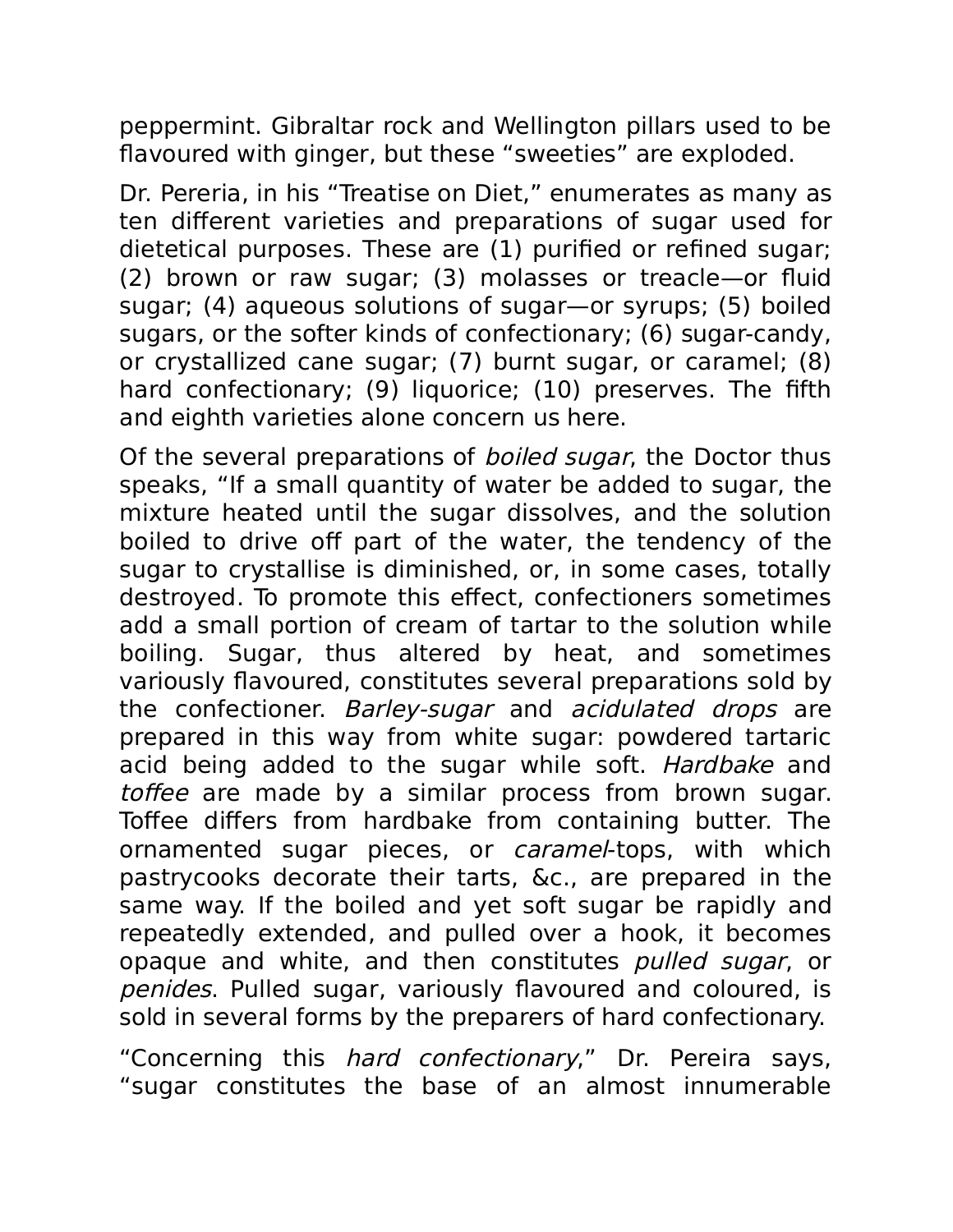variety of hard confectionary, sold under the names of lozenges, brilliants, pipe, rock, comfits, nonpareils, &c. Besides sugar, these preparations contain some flavouring ingredient, as well as flour or gum, to give them cohesiveness, and frequently colouring matter. Carraway, fruits, almonds, and pine seeds, constitute the nuclei of some of these preparations."

One of the appliances of the street sweet-stuff trade which I saw in the room of the seller before mentioned was—Acts of Parliament. A pile of these, a foot or more deep, lay on a shelf. They are used to wrap up the rock, &c., sold. The sweet-stuff maker (I never heard them called confectioners) bought his "paper" of the stationers, or at the old bookshops. Sometimes, he said, he got works in this way in sheets which had never been cut (some he feared were stolen,) and which he retained to read at his short intervals of leisure, and then used to wrap his goods in. In this way he had read through two Histories of England! He maintained a wife, two young children, and a young sister, who could attend to the stall; his wife assisted him in his manufactures. He used 1 cwt. of sugar a week on the year's average,  $\frac{1}{2}$  cwt. of treacle, and 5 oz. of scents, each 8*d.* an oz.

The man who has the best trade in London streets, is one who, about two years ago, introduced—after much study, I was told—short sentences into his "sticks." He boasts of his secret. When snapped asunder, in any part, the stick presents a sort of coloured inscription. The four I saw were: "Do you love me?" The next was of less touching character, "Do you love sprats?" The others were, "Lord Mayor's Day," and "Sir Robert Peel." This man's profits are twice those of my respectable informant's.

### **OF THE CUSTOMERS OF THE SWEET-STUFF STREET-SELLERS.**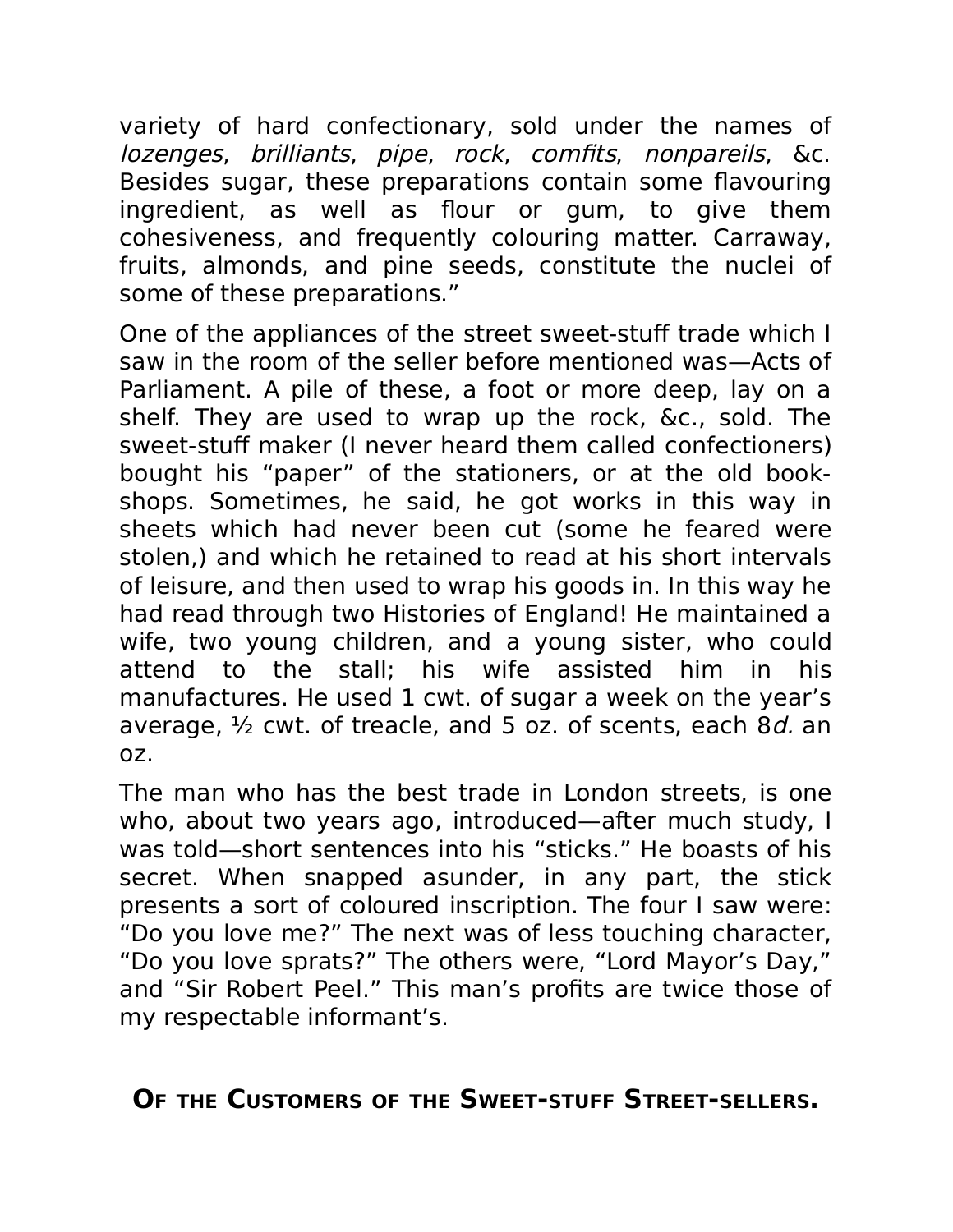Another sweet-stuff man, originally a baker, but who, for a fortnight before I saw him, had been attending upon an old gentleman, disabled from an accident, gave me the following account of his customers. What I heard from the other street-sellers satisfies me of the correctness of the statement. It will be seen that he was possessed of some humour and observation:

"Boys and girls are my best customers, sir, and mostly the smallest of them; but then, again, some of them's fifty, aye, turned fifty; Lor' love you. An old fellow, that hasn't a stump of a tooth in front, why, he'll stop and buy a ha'porth of hard-bake, and he'll say, 'I've a deal of the boy left about me still.' He doesn't show it, anyhow, in his look. I'm sometimes a thinking I'll introduce a softer sort of toffy boiled treacle, such as they call Tom Trot in some parts, but it's out of fashion now, just for old people that's 'boys still.' It was rolled in a ha'penny stick, sir, and sold stunnin'. The old ones wants something to suck, and not to chew. Why, when I was a lad at school, there was Jews used to go about with boxes on their backs, offering rings and pencil-cases, and lots of things that's no real use to nobody, and they told everybody they asked to buy 'that they sold everything,' and us boys used to say—'Then give's a ha'porth of boiled treacle.' It was a regular joke. I wish I'd stuck more to my book then, but what can't be cured must be endured, you know. Now, those poor things that walks down there" (intimating, by a motion of the head, a thoroughfare frequented by girls of the town), "they're often customers, but not near so good as they was ten year ago; no, indeed, nor six or eight year. They like something that bites in the mouth, such as peppermint-rock, or ginger-drops. They used to buy a penn'orth or two and offer it to people, but they don't now, I think. I've trusted them ha'pennies and pennies, sometimes. They always paid me. Some that held their heads high like, might say: 'I really have no change; I'll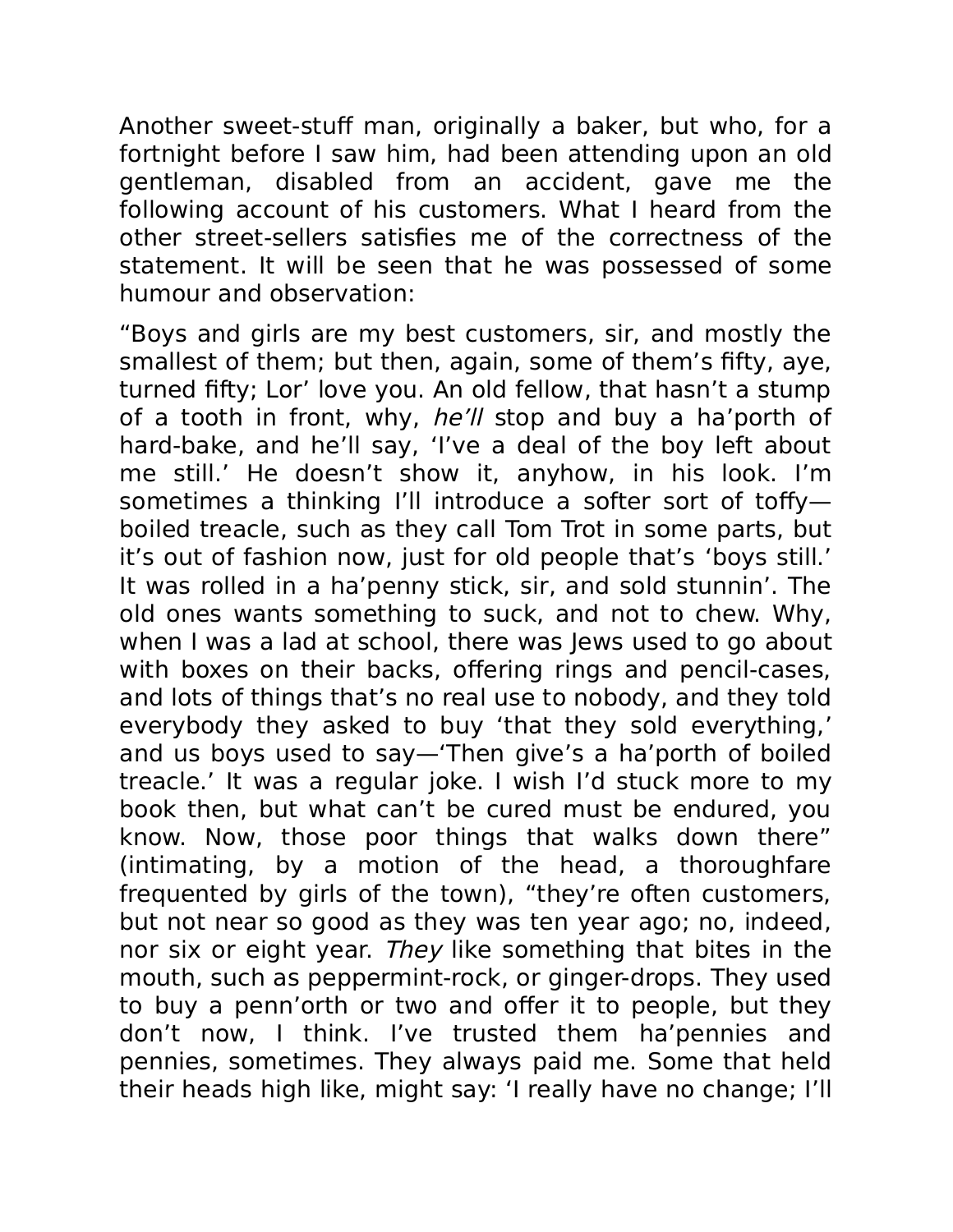pay you to-morrow.' She hadn't no change, poor lass, sure enough, and she hadn't nothing to change either, I'll go bail. I've known women, that seemed working men's or little shopkeeper's wives, buy of me and ask which of my stuffs took greatest hold of the breath. I always knew what they was up to. They'd been having a drop, and didn't want it to be detected. Why, it was only last Saturday week two niceish-looking and niceish-dressed women, comes up to me, and one was going to buy peppermint-rock, and the other says to her: 'Don't, you fool, he'll only think you've been drinking gin-and-peppermint. Coffee takes it off best.' So I lost my customers. They hadn't had a single drain that night, I'll go bail, but still they didn't look like regular lushingtons at all. I make farthing's-worths of sweet-stuff, for children, but I don't like it; it's an injury to trade. I was afraid that when half-farthings was coined, they'd come among children, and they'd want half a farthing of brandyballs. Now, talking of brandy-balls, there's a gentleman that sometimes has a minute's chat with me, as he buys a penn'orth to take home to his children—(every reasonable man ought to marry and have children for the sake of the sweet-trade, but it ain't the women's fault that many's single still)—when one gentleman I knows buys brandyballs, he says, quite grave, 'What kind o' brandy do you put in them?' 'Not a drop of British,' says I, 'I can assure you; not a single drop.' He's not finely dressed; indeed, he's a leetle seedy, but I know he's a gentleman, or what's the same thing, if he ain't rich; for a common fellow'll never have his boots polished that way, every day of his life; his blacking bills must come heavy at Christmas. I can tell a gentleman, too, by his way of talk, 'cause he's never bumptious. It's the working people's children that's my great support, and they was a better support, by 2s. in every 10s., and more, when times was better; and next to them among my patrons is poor people. Perhaps, this last year, I've cleared 11s. a week, not more, all through. I make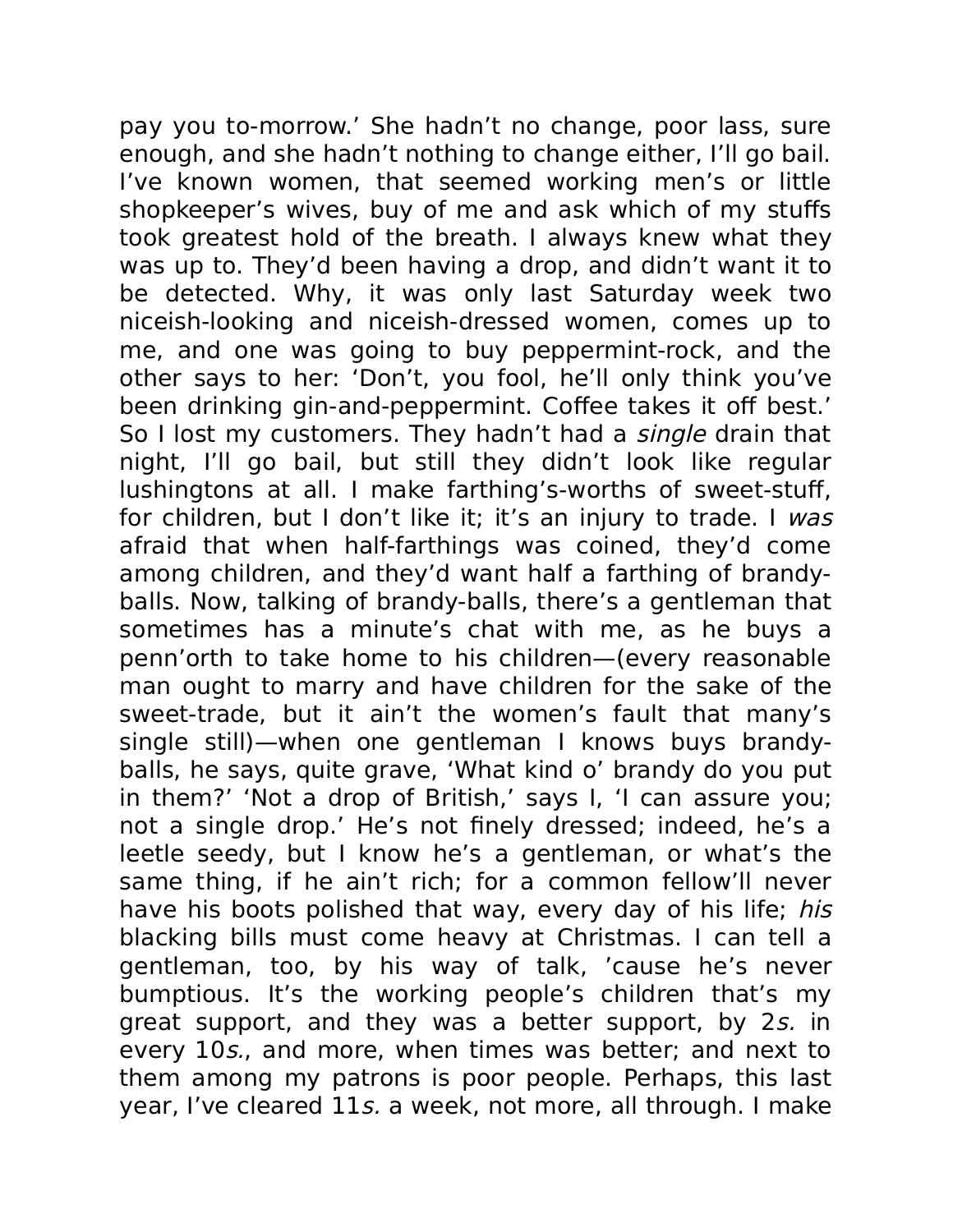my own stuffs, except the drops, and they require machinery. I would get out of the streets if I could."

Another of these traders told me, that he took more in farthings, than in halfpennies or pennies.

Calculating 200 sweet-stuff sellers, each clearing 10s. weekly, the outlay in rocks, candies, hard-bakes, &c., in the streets is 5,200l. yearly, or nearly two and a half millions of halfpenny-worths.

To start in the sweet-stuff business requires a capital of 35s., including a saucepan in which to boil sugar, 2s.; weights and scales, 4s.; stock-money (average), 4s.; and barrow, 25s. If the seller be not his own manufacturer, then a tray, 1s, 9d.; and stock-money, 1s. 6d.; or 3s. 3d. in all will be sufficient.

### **OF THE STREET-SELLERS OF COUGH DROPS AND OF MEDICAL CONFECTIONARY.**

Mr. Strutt, in his "Sports and Pastimes of the People of England" (1800), says of the Mountebank: "It is uncertain at what period this vagrant dealer in physic made his appearance in England; it is clear, however, that he figured away with much success in this country during the last two centuries.... The mountebanks usually preface the vending of their medicines with pompous orations, in which they pay as little regard to truth as to propriety." I am informed by a gentleman observant of the matter, that within his knowledge, which extends to the commencement of the present century, no mountebank (proper) had appeared in the streets of London proclaiming the virtues of his medicines; neither with nor without his "fool." The last seen by my informant, perhaps the latest mountebank in England, was about twenty years ago, in the vicinity of Yarmouth. He was selling "cough drops" and infallible cures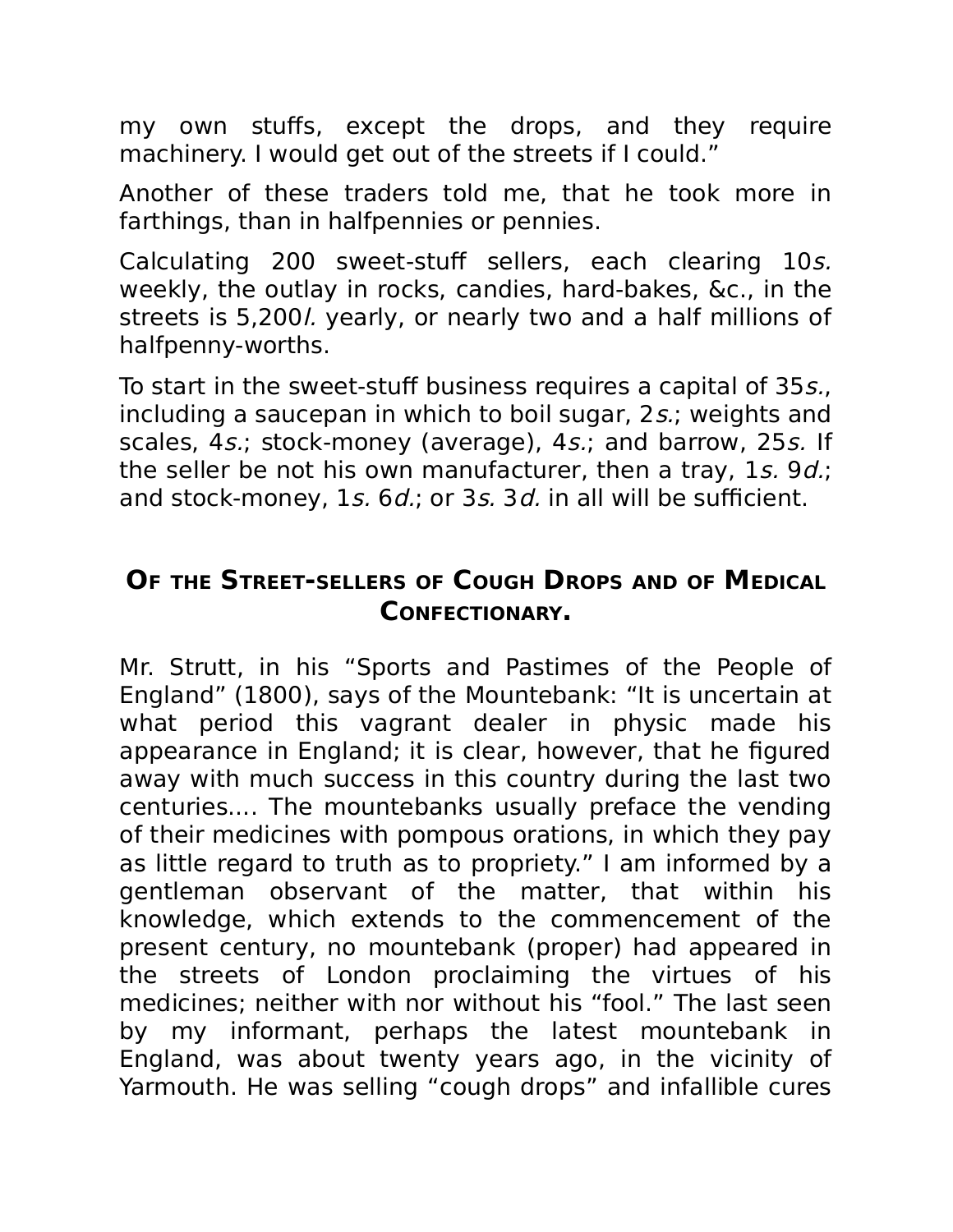for asthma, and was dressed in a periwig and an embroidered coat, with ruffles at his wrist, a sword to his side, and was a representation, in shabby genteel, of the fine gentleman of the reign of Queen Anne. The mountebank's most legitimate successor in the street cajolery of London, as regards his "orations," is the "Patterer," as I shall show in my account of the street trade in stationery literature. His successor in the vending of curative confectionaries and (in a small degree) of nostrums, salves, ointments, &c., are the sellers of "cough drops" and "horehound candy," and of the corn salves, and cures for bruises, sprains, burns, &c., &c., &c.

The street-traders in cough drops and their accompaniments, however, do not now exceed six, and of them only two—who are near relatives—manufacture their own stock-in-trade. I here treat of the street trade in "cough drops," as a branch of the itinerant sweet-stuff trade. The "mountebank" part of the business—that is to say, "the prefacing the vending of the medicines with pompous orations," I shall reserve till its proper place—viz. the "*pattering*" part of the street trade, of which an account will be given in the next Chapter.

The two principal vendors of cough drops wheel their stalls, which are fixed upon barrows, to different parts of town, but one principal stand is in Holborn. On their boards are displayed the cough cures, both in the form of "sticks" and "drops," and a model of a small distillery. The portion inclosing the still is painted to resemble brick-work, and a tin tube, or worm, appears to carry the distillation to a receiver. Horehound, colts-foot, and some other herbs lie in a dried state on the stall, but principally horehound, to which popular (street) opinion seems to attach the most and the greatest virtues. There are also on the stalls a few bottles, tied up in the way they are dispensed from a regular practitioner, while the cough drops are in the form of sticks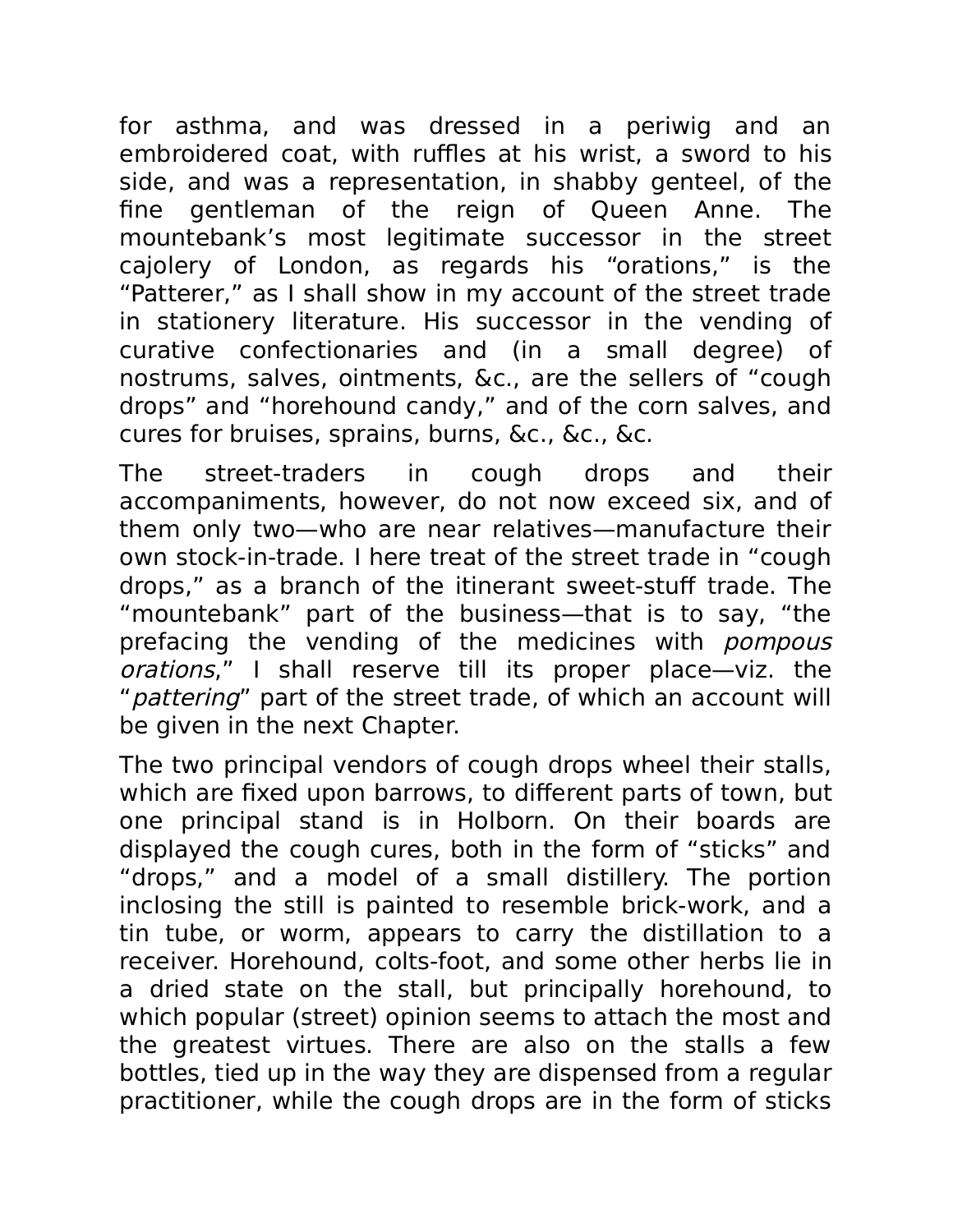$(\frac{1}{2}d.$  each), also neatly wrapped in paper. The cry is both expressive and simply descriptive—"Long life candy! Candy from herbs!"

From the most experienced person in this curious trade, I had the following statement. He entertained a full assurance, as far as I could perceive, of the excellence of his remedies, and of the high art and mystery of his calling. In persons of his class, professing to heal, no matter in what capacity, or what may be the disease, this is an important element of success. My informant, whether answering my questions or speaking of his own accord, always took time to consider, and sometimes, as will be seen, declined replying to my inquiries. From him I received the following account:—

"The cough drop and herb trade is nothing now to what it was long ago. Thirty or forty years ago, it was as good as 3l. or 4l. a week to a person, and was carried on by respectable men. I know nothing of any 'humbugs' in the respectable part of the trade. What's done by those who are ignorant, and not respectable, is nothing to me. I don't know how many there were in the trade thirty or forty years ago; but I know that, ten or eleven years since, I supplied seven persons who sold cough drops, and such like, in the streets, and now I supply only myself and another. I sell only four or five months in the year—the cold months, in course; for, in the summer, people are not so subject to coughs and colds. I am the 'original' maker of my goods. I will cure any child of the hooping-cough, and very speedily. I defy any medical man to dispute it, and I'll do it—'no cure, no pay.' I never profess to cure asthma. Nobody but a gravedigger can put an end to that there; but I can relieve it. It's the same with consumption; it may be relieved, but the gravedigger is the only man as can put a stop to it. Many have tried to do it, but they've all failed. I sell to very respectable people, and to educated people, too; and, what's more, a good deal (of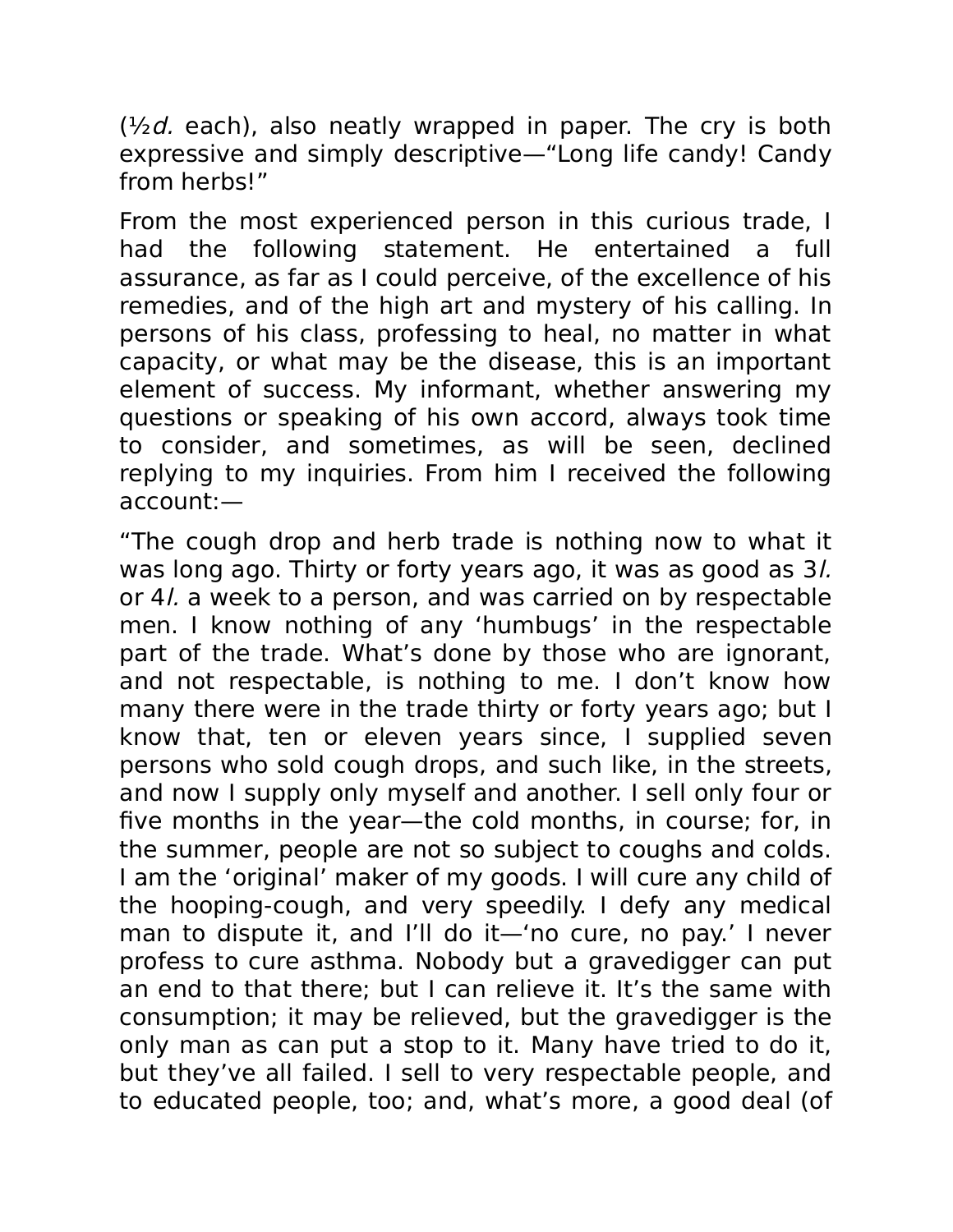cough drops) to medical men. In course, they can analyse it, if they please. They can taste the bitter, and judge for themselves, just as they can taste wine in the Docks. Perhaps the wives of mechanics are among my best customers. They are the most numerous, but they buy only ha'porths and penn'orths. Very likely, they would think more of the remedy if they had to pay  $13\frac{1}{2}d$ . for it, instead of the  $1\frac{1}{2}d$ . The Government stamp makes many a stuff sell. Oh! I know nothing about quackery: you must inquire at the Stamp-office, if you want to know about them kind of medicines. They're the people that help to sell them. Respectable people will pay me 1s. or 2s. at a time; and those who buy once, buy again. I'm sent to from as far off as Woolwich. I'll undertake to cure, or afford relief, in coughs, colds, or wind in the chest, or forfeit 1s. I can dispel wind in two minutes. I sell bottles, too, for those cures (as well as the candy from herbs): I manufacture them myself. They're decoctions of herbs, and the way to prepare them is my secret. I sell them at from 2d. to 1s. Why, I use one article that costs 24s. a pound, foreign, and twice that English. I've sold hundred weights. The decoctions are my secret. I will instruct any person—and have instructed a good many when I'm paid for it. In course, it would never do to publish it in your work, for thousands would then learn it for  $2d$ . My secret was never given to any person—only with what you may call a fee—except one, and only to him when he got married, and started in the line. He's a connection of mine. All we sell is genuine.

"I sell herbs, too, but it's not a street sale: I supply them to orders from my connection. It's not a large trade. I sell horehound, for tea or decoctions; coltsfoot, for smoking as herb tobacco (I gather the coltsfoot myself, but buy the horehound of a shopkeeper, as it's cultivated); ground-ivy is sold only for the blood (but little of it); hyssop for wind; and Irish moss for consumption. I'm never asked for anything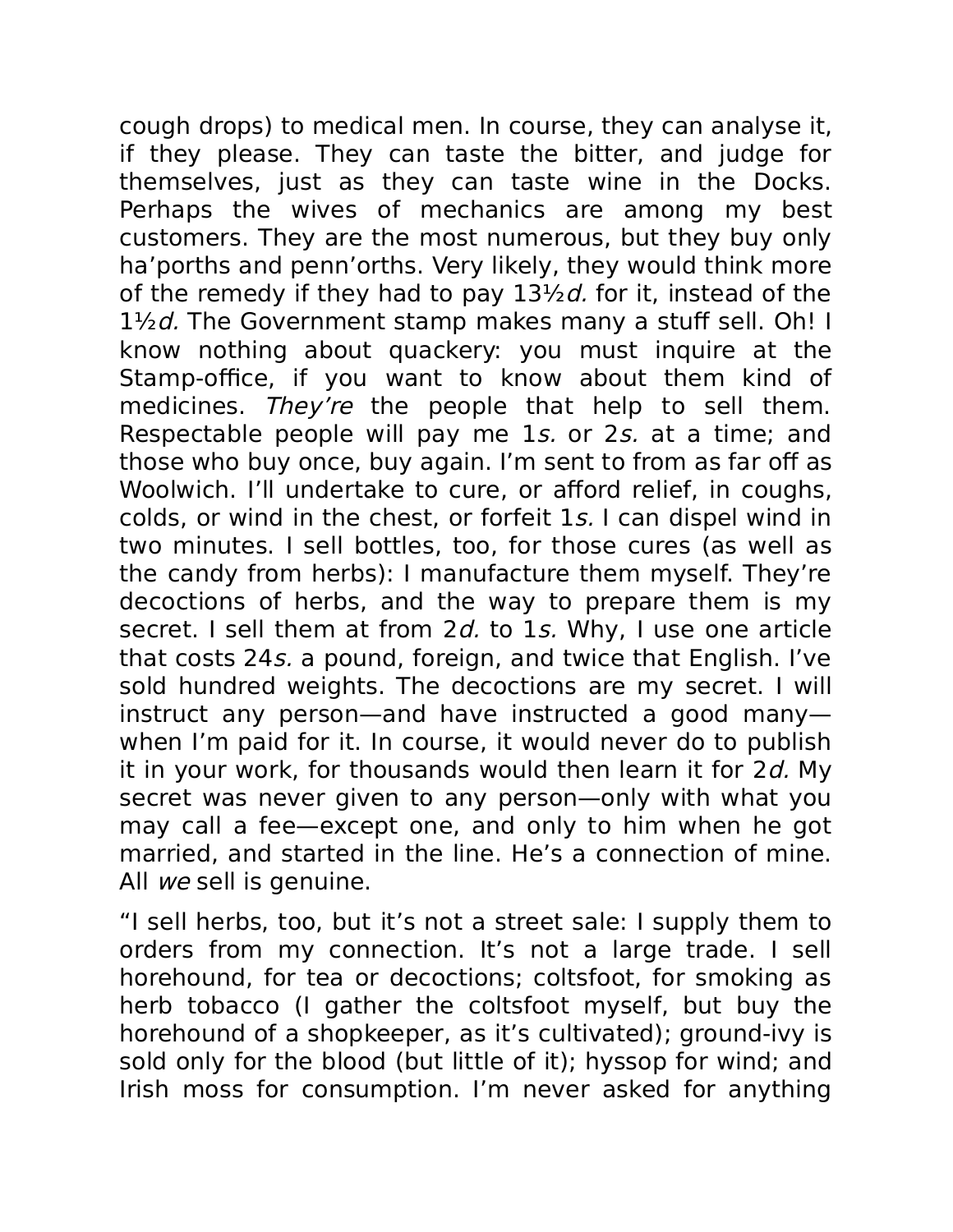improper. They won't ask me for  $-\!$  or  $-\!$ . And I'm never asked for washes or cosmetics; but a few nettles are ordered of me for complexions.

"Well, sir, I'd rather not state the quantities I sell, or my profits, or prices. I make what keeps myself, my wife, and seven children, and that's all I need say about it. I'd rather say no more on that part of the business: and so, I'm sure you won't press me. I don't know what others in the trade make. They buy of confectioners, and are only imitators of me. They buy coltsfoot-candy, and such like; how it's made so cheap, I don't know. In the summer, I give up cough-drop selling, and take to gold fish."

I am told that the cough-drop-makers, who are also streetsellers, prepare their sticks, &c., much in the same method as the manufacturers of the ordinary sweet-stuff (which I have described), using the decoction, generally of horehound or coltsfoot, as the "scents" are used. In the old times, it would appear that the preparation of a medicinal confection was a much more elaborate matter, if we may judge by the following extract from an obsolete medical work treating of the matter. The author styles such preparations "lohochs," which is an Arabic word, he says, and signifies "a thing to be licked." It would appear that the lohoch was not so hard as the present cough-drop. The following is one of the receipts, "used generally against diseases in the breast and lungs:"—

"Lohoch de farfara," the Lohoch of Coltsfoot.

Take of coltsfoot roots cleansed 8 ozs., marshmallow roots 4 ozs., boil them in a sufficient quantity of water, and press the pulp through a sieve, dissolve it again in the decoction, and let it boil once or twice; then take it from the fire, and add 2 lbs. of white sugar, honey of raisins 14 ozs., juice of liquorice 2½ drams, stir them well with a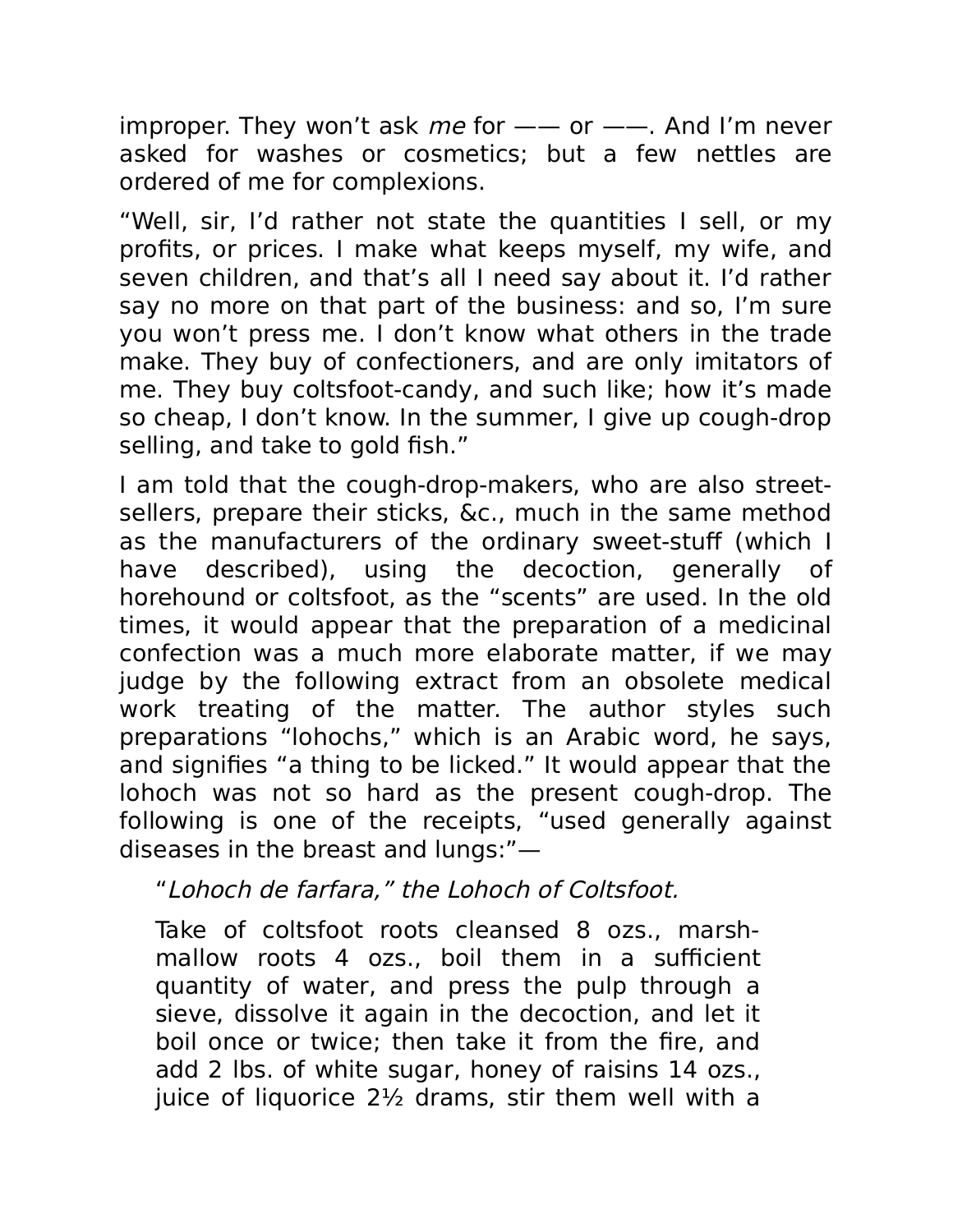wooden pestle, sprinkling in of saffron and cloves in powder, of each 1 scruple, cinnamon and mace, of each 2 scruples; make them into a lohoch according to art. It is good for a cough and roughness of the windpipe.

Without wishing to infringe upon professional secrets, I may mention that the earnings of the principal man in the trade may be taken at 30s. a week for 20 weeks; that of another at 15s. for the same period; and those of the remaining four at 5s. each, weekly; but the latter sell acid drops, and other things bought of the chemists. Allowing the usual cent. per cent., we then find 130l. expended by street-buyers on cough-drops.

The best cough-drop stall seen in the streets is a kind of barrow, which can be shut up like a piano: it cost 3*l.* 10*s.* complete with the distilling apparatus before described. Scales and weights cost 5s., and the stock-money for the supply of such a stall need not exceed 10s.; or, in all, about 4l. 10s. For an ordinary trade—ready-made articles forming the stock—the capital would be, stall and trestle, 7s.; scales and weights (which are not always used), 3s. 6d., and stockmoney, 2s. 6d.; in all, 13s.

#### **OF THE STREET-SELLERS OF ICES AND OF ICE CREAMS.**

I have already treated of the street luxury of pine-apples, and have now to deal with the greater street rarity of icecreams.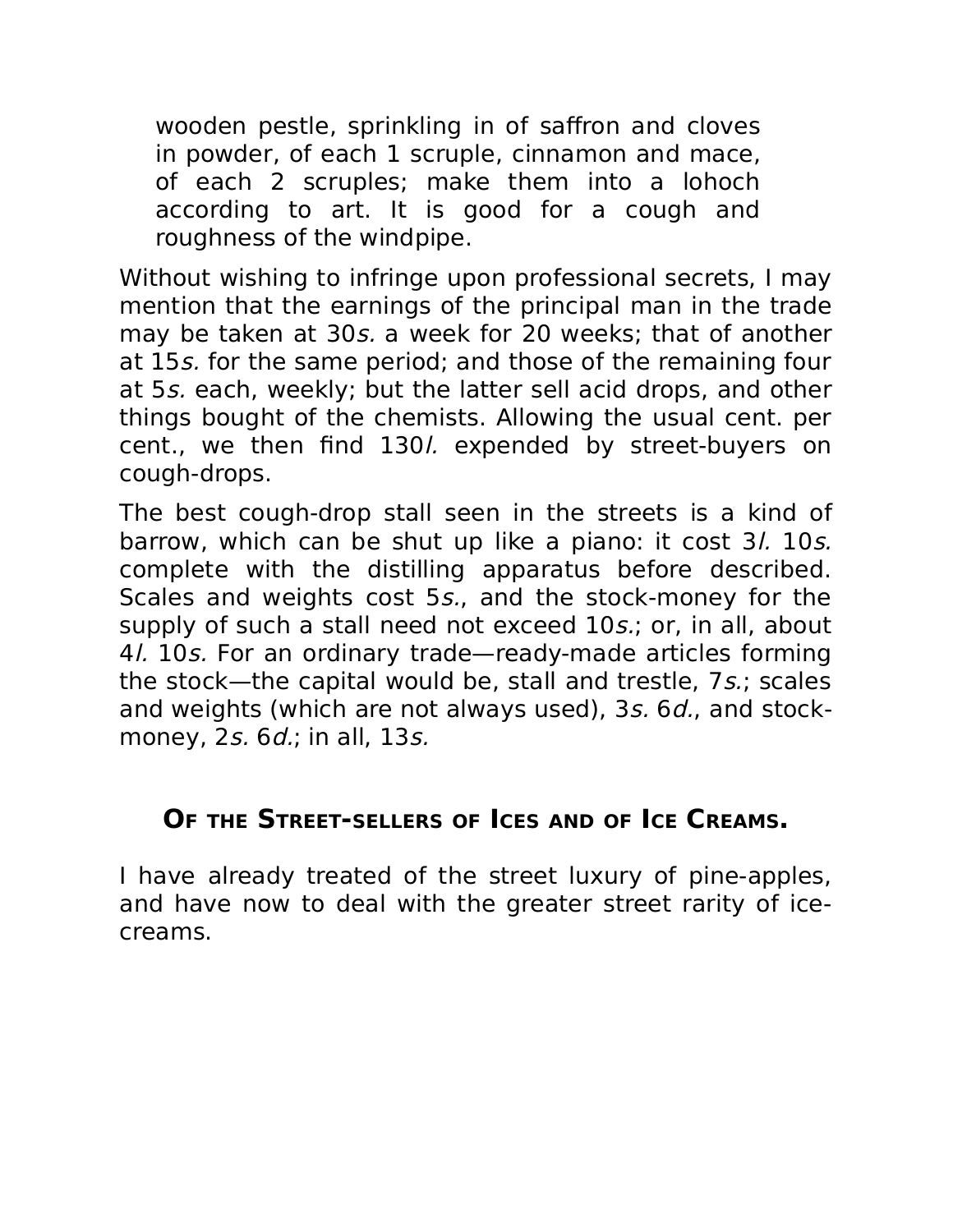

DOCTOR BOKANKY, THE STREET HERBALIST. [From a Daguerreotype by BEARD.]

"Now then for the Kalibonca Root, that was brought from Madras in the East Indies. It'll cure the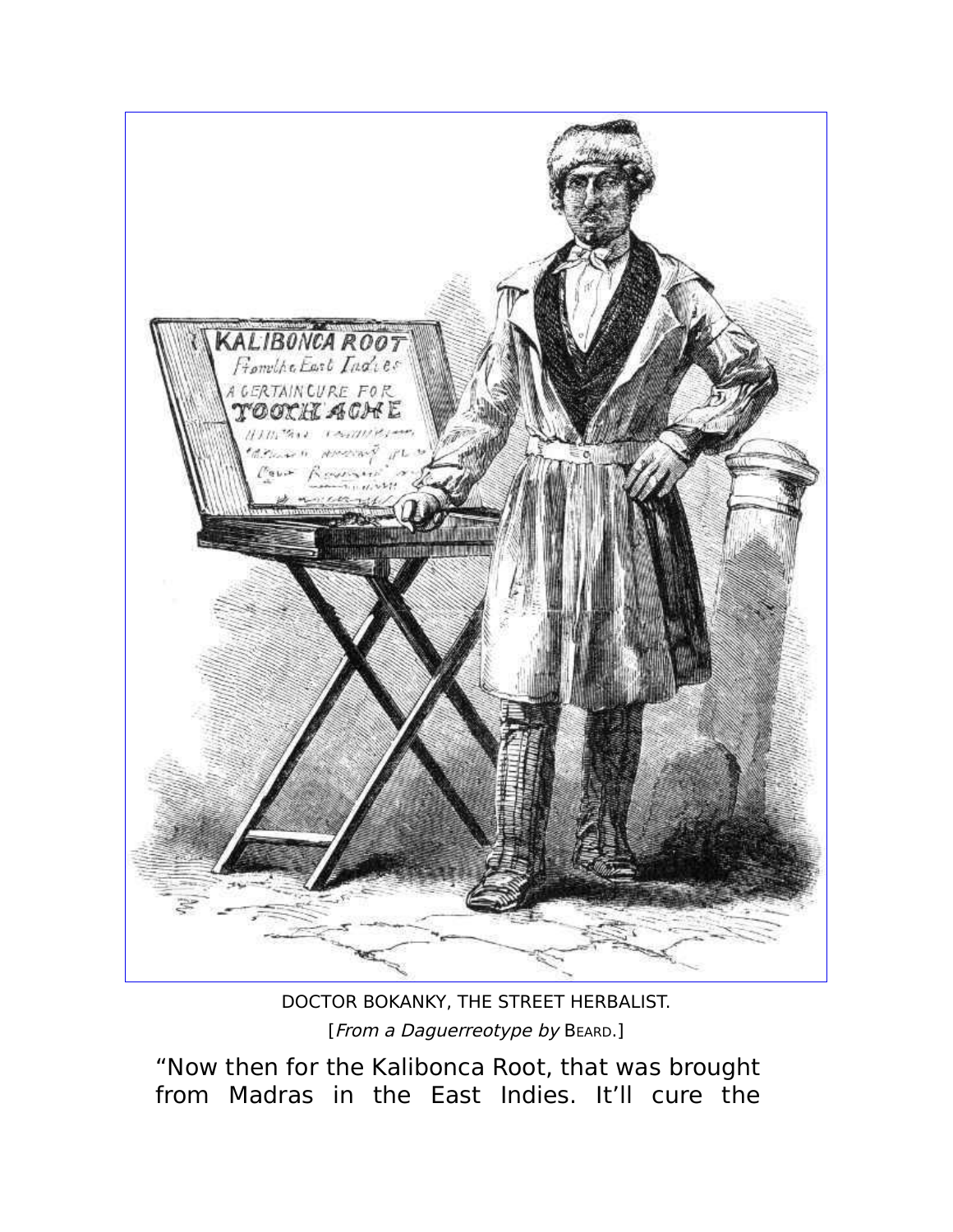toothache, head-ache, giddiness in the head, dimness of sight, rheumatics in the head, and is highly recommended for the ague; never known to fail; and I've sold it for this six and twenty year. From one penny to sixpence the packet. The best article in England."

A quick-witted street-seller—but not in the "provision" line conversing with me upon this subject, said: "Ices in the streets! Aye, and there'll be jellies next, and then mock turtle, and then the real ticket, sir. I don't know nothing of the difference between the real thing and the mock, but I once had some cheap mock in an eating-house, and it tasted like stewed tripe with a little glue. You'll keep your eyes open, sir, at the Great Exhibition; and you'll see a new move or two in the streets, take my word for it. Penny glasses of champagne, I shouldn't wonder."

Notwithstanding the sanguine anticipations of my street friend, the sale of ices in the streets has not been such as to offer any great encouragement to a perseverance in the traffic.

The sale of ice-creams was unknown in the streets until last summer, and was first introduced, as a matter of speculation, by a man who was acquainted with the confectionary business, and who purchased his ices of a confectioner in Holborn. He resold these luxuries daily to street-sellers, sometimes to twenty of them, but more frequently to twelve. The sale, however, was not remunerative, and had it not been generally united with other things, such as ginger-beer, could not have been carried on as a means of subsistence. The supplier of the street-traders sometimes went himself, and sometimes sent another to sell ice-cream in Greenwich Park on fine summer days, but the sale was sometimes insufficient to pay his railway expenses. After three or four weeks' trial, this man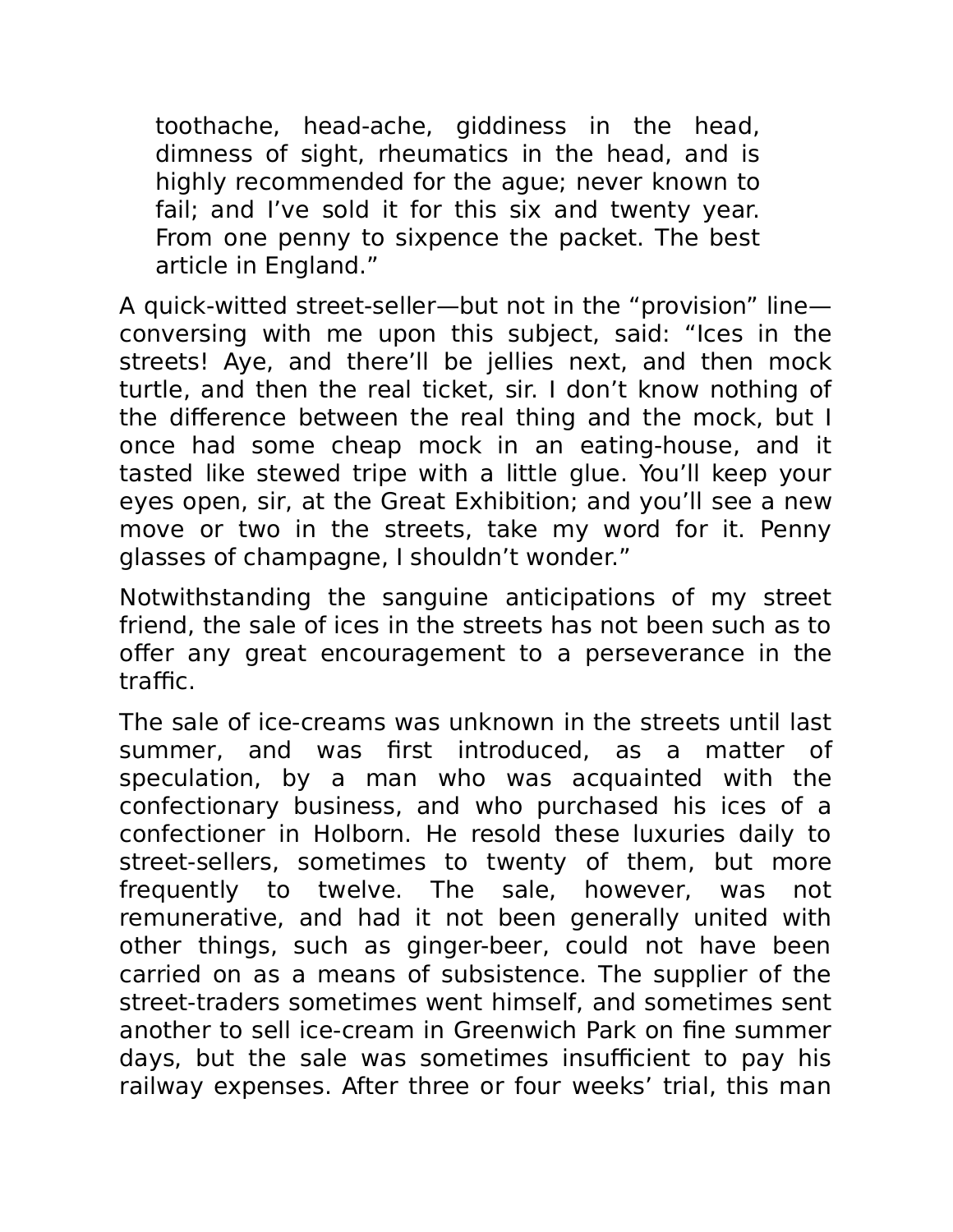abandoned the trade, and soon afterwards emigrated to America.

Not many weeks subsequent to "the first start," I was informed, the trade was entered into by a street-seller in Petticoat-lane, who had become possessed, it was said, of Masters's Freezing Apparatus. He did not vend the ices himself for more than two or three weeks, and moreover confined his sale to Sunday mornings; after a while he employed himself for a short time in making ices for four or five street-sellers, some of whom looked upon the preparation as a wonderful discovery of his own, and he then discontinued the trade.

There were many difficulties attending the introduction of ices into street-traffic. The buyers had but a confused notion how the ice was to be swallowed. The trade, therefore, spread only very gradually, but some of the more enterprising sellers purchased stale ices from the confectioners. So little, however, were the street-people skilled in the trade, that a confectioner told me they sometimes offered ice to their customers in the streets, and could supply only water! Ices were sold by the streetvendors generally at  $1d$ . each, and the trade left them a profit of 4d. in 1s., when they served them "without waste," and some of the sellers contrived, by giving smaller modicums, to enhance the 4d. into  $5d$ ; the profit, however, was sometimes what is expressively called "nil." Cent. per cent.—the favourite and simple rate known in the streets as "half-profits" was rarely attained.

From a street-dealer I received the following account:—

"Yes, sir, I mind very well the first time as I ever sold ices. I don't think they'll ever take greatly in the streets, but there's no saying. Lord! how I've seen the people splutter when they've tasted them for the first time. I did as much myself. They get among the teeth and make you feel as if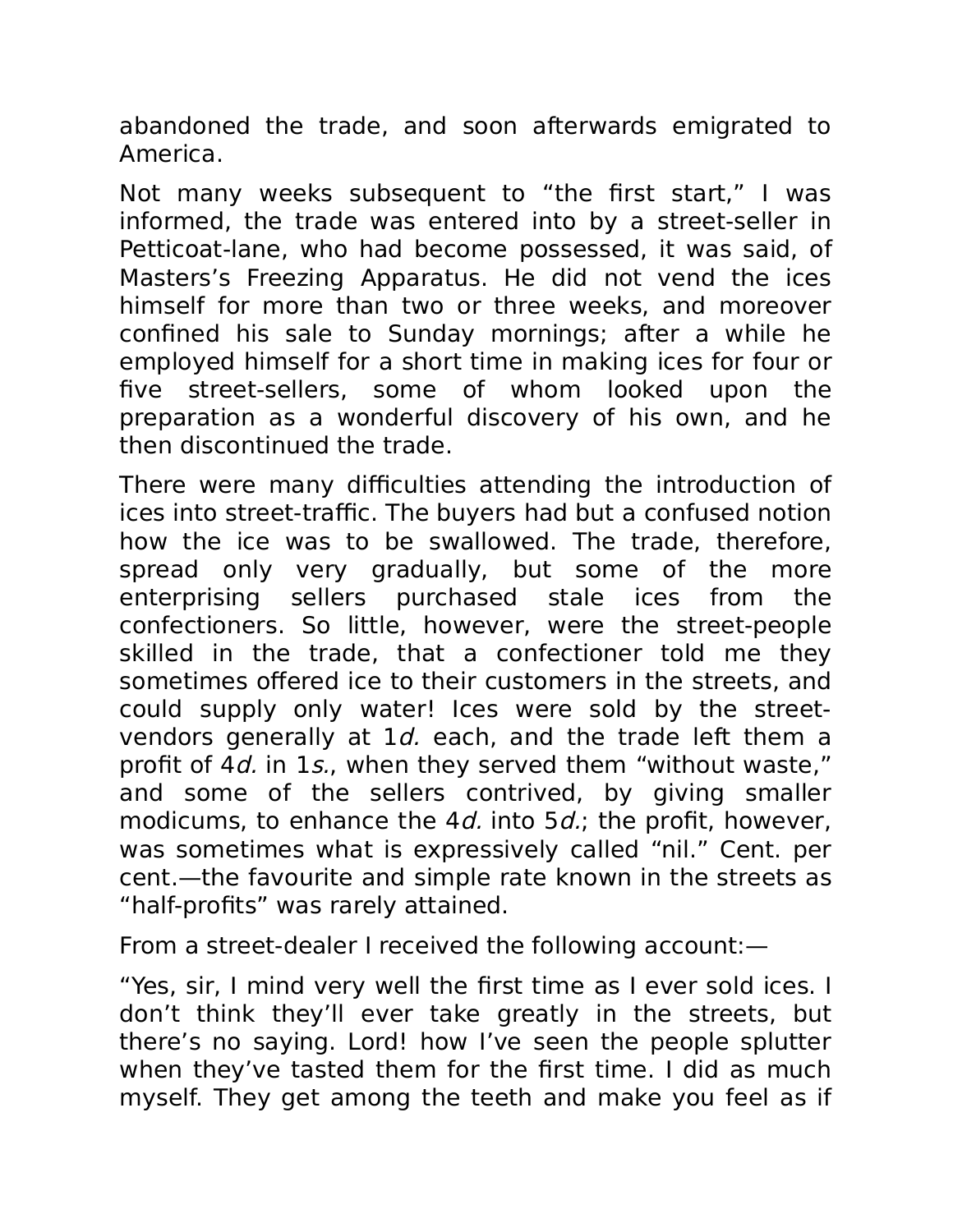you tooth-ached all over. I sold mostly strawberry ices. I haven't an idee how they're made, but it's a most wonderful thing in summer—freezing fruits in that way. One young Irish fellow—I think from his look and cap he was a printer's or stationer's boy—he bought an ice of me, and when he had scraped it all together with the spoon, he made a pull at it as if he was a drinking beer. In course it was all among his teeth in less than no time, and he stood like a stattey for a instant, and then he roared out,—'Jasus! I'm kilt. The could shivers is on to me!' But I said, 'O, you're all right, you are;' and he says, 'What d'you mane, you horrid horn,<sup>[8]</sup> by selling such stuff as that. An' you must have the money first, bad scran to the likes o' you!'

"The persons what enjoyed their ices most," the man went on, "was, I think, servant maids that gulped them on the sly. Pr'aps they'd been used, some on 'em, to get a taste of ices on the sly before, in their services. We sees a many dodges in the streets, sir—a many. I knew one smart servant maid, treated to an ice by her young man—they seemed as if they was keeping company—and he soon was stamping, with the ice among his teeth, but she knew how to take hern, put the spoon right into the middle of her mouth, and when she'd had a clean swallow she says: 'O, Joseph, why didn't you ask me to tell you how to eat your ice?' The conceit of sarvant gals is ridiculous. Don't you think so, sir? But it goes out of them when they gets married and has to think of how to get broth before how to eat ices. One hot day, about eleven, a thin tall gentleman, not very young, threw down  $1d$ , to me, and says, says he, 'As much ice as you can make for that.' He knew how to take it. When he'd done, he says, says he, 'By G—, my good feller, you've saved my life. I've been keeping it up all night, and I was dying of a burnt-up throat, after a snooze, and had only  $1d$ . So sick and hot was my stomach, I could have knelt down and taken a pull at the Thames'—we was near it at the time—'You've saved my life,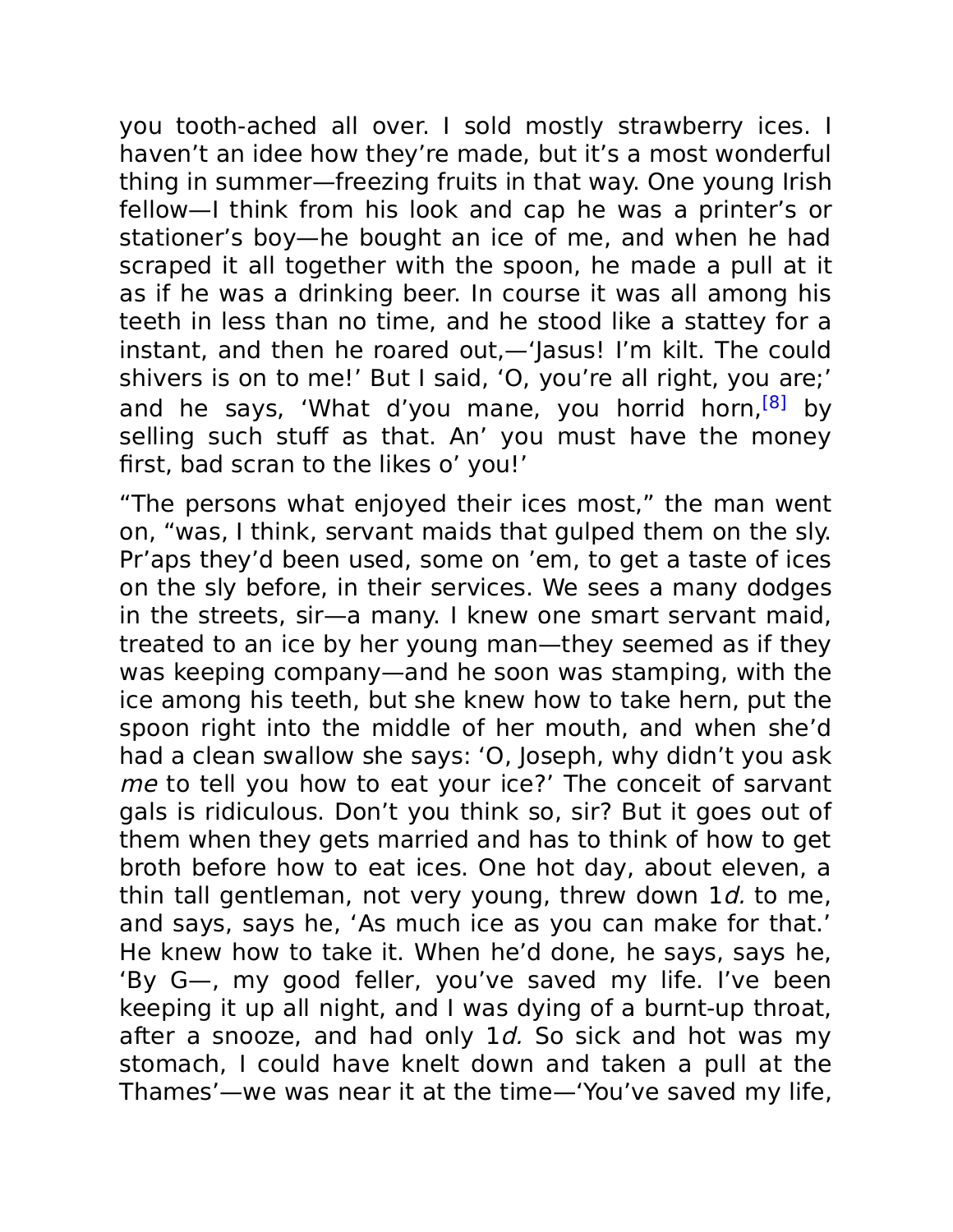and I'll see you again.' But I've never see'd him since. He was a gentleman, I think. He was in black, and wore a big black and gold ring—only one.

"The rest of my customers for ices, was people that bought out of curiosity, and there was gentlemen's servants among 'em, very little fellows some of 'em; and doctors' boys; and mechanics as was young and seemed of a smartish sort; and boys that seemed like schoolboys; and a few women of the town,—but mine's not much of a pitch for them."

From the information I obtained, I may state that, if the sale of street ices be calculated at twenty persons taking, not earning, 1s. 6d. daily for four weeks, it is as near the mark as possible. This gives an expenditure of 42l. in street ices, with a profit to the vendors of from 10 to 25 per cent. I am told that an unsuccessful start has characterised other street trades—rhubarb for instance, both in the streets and markets—which have been afterwards successful and remunerative.

For capital in the ice trade a small sum was necessary, as the vendors had all stalls and sold other commodities, except the "original street ice man," who was not a regular street trader, but a speculator. A jar—in which the ices were neither sufficiently covered nor kept cooled, though it was often placed in a vessel or "cooler," containing cold water cost 1s., three cups, 3d. (or three glasses, 1s.), and three spoons, 3*d.*, with 2*s.* stock-money; the total is, presuming glasses were used, 4s., or, with a vessel for water, 5s.

# **OF THE CAPITAL AND INCOME OF THE STREET-SELLERS OF EATABLES AND DRINKABLES.**

I now give a summary of the Capital and Income of the street-sellers of eatables and drinkables. But, first, I will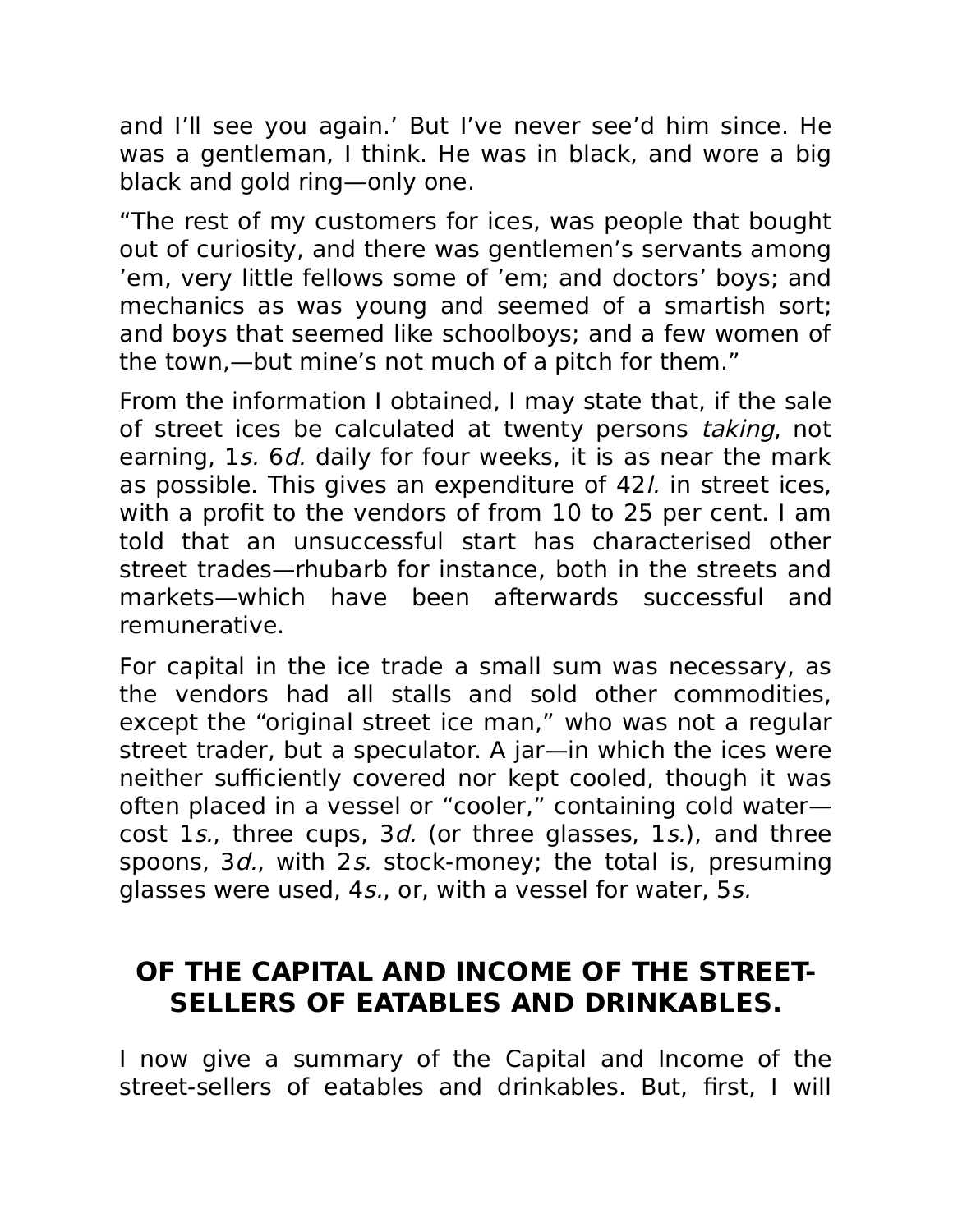endeavour to arrive at an estimate of the total number of people belonging to the class.

The street-sellers engaged in the sale of eatables and drinkables, are, summing the several items before given, altogether 6,347: of whom 300 sell pea-soup and hot eels; 150, pickled whelks; 300, fried fish; 300, sheeps' trotters; 60, ham-sandwiches; 200, baked 'tatoes; 4, hot green peas; 150, meat; 25, bread; 1,000, cat and dogs' meat; 300, coffee and tea; 1,700, ginger-beer, lemonade, sherbet, &c.; 50, elder-wine; 4, peppermint-water; 28, milk; 100, curds and whey and rice-milk; 60, water; 50, pies; 6, boiled pudding; 6, plum "duff"; 150, cakes and tarts; 4, plumcakes; 30, other cheaper cakes; 150, gingerbread-nuts; 500, cross-buns; 500, muffins and crumpets; 200, sweet stuff; 6, cough-drops; 20, ice-creams. But many of the above are only temporary trades. The street-sale of hot cross-buns, for instance, lasts only for a day; that of muffins and crumpets, baked potatoes, plum-"duff," cough-drops, elder-wine, and rice-milk, are all purely winter trades, while the sale of ginger-beer, lemonade, ice-creams, and curds and whey, is carried on solely in the summer. By this means the number of the street-sellers of eatables and drinkables, never at any one time reaches the amount before stated. In summer there are, in addition to the 10,000 costers before mentioned, about 3,000 people, and in winter between 4,000 and 5,000, engaged in the eatable and drinkable branch of the street-traffic.

As regards the Capital and Income, many minute accounts have been prepared.

To show the care, as well as the fulness with which these returns have been made, I give one of the Tables in its integrity, merely remarking, that similar tables relative to all the other articles have been made; but I condense the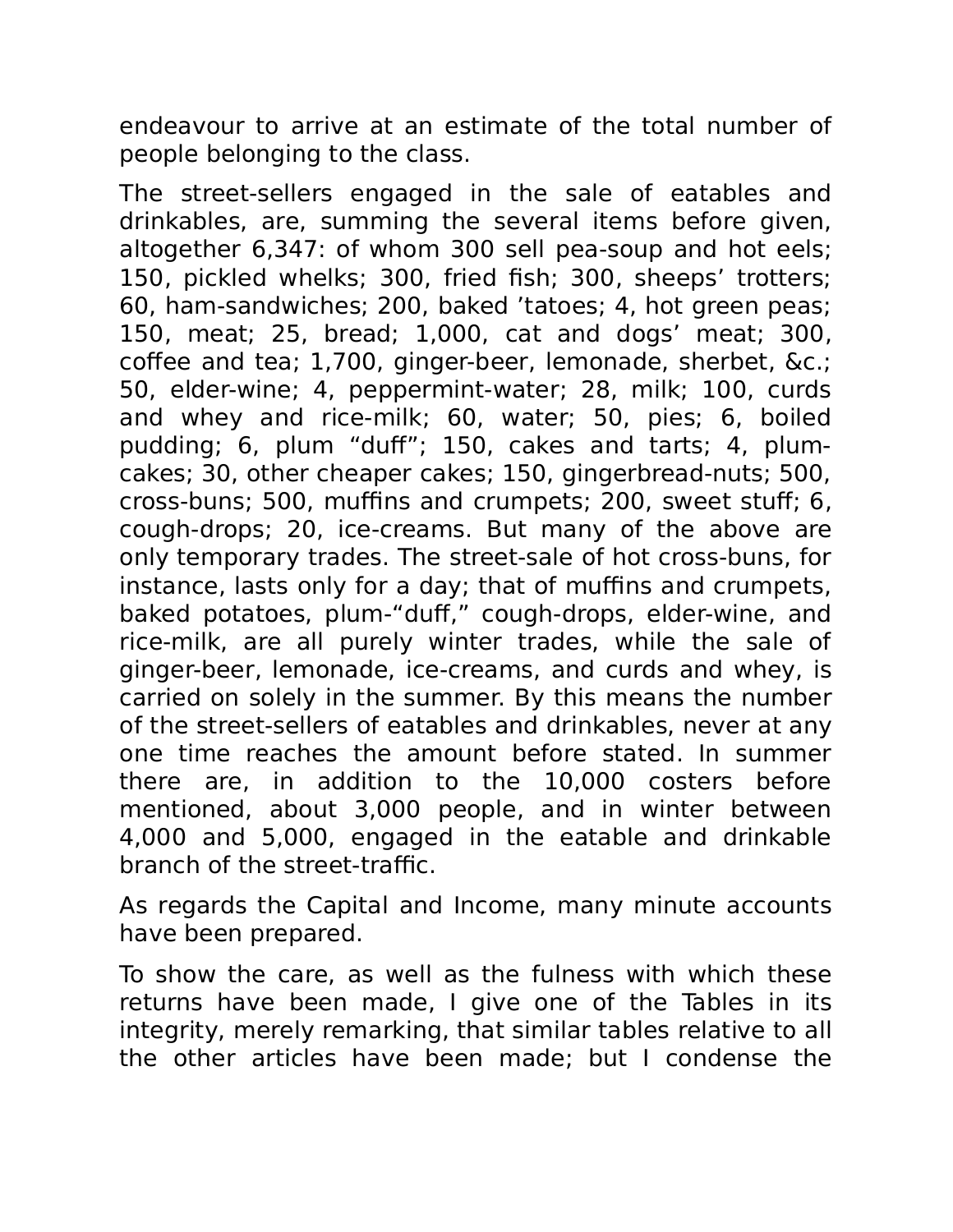details, lest a repetition, however curious in its statistics, should prove wearisome:

### **CAPITAL, OR STOCK IN TRADE, OF THE STREET-SELLERS OF EATABLES AND DRINKABLES.**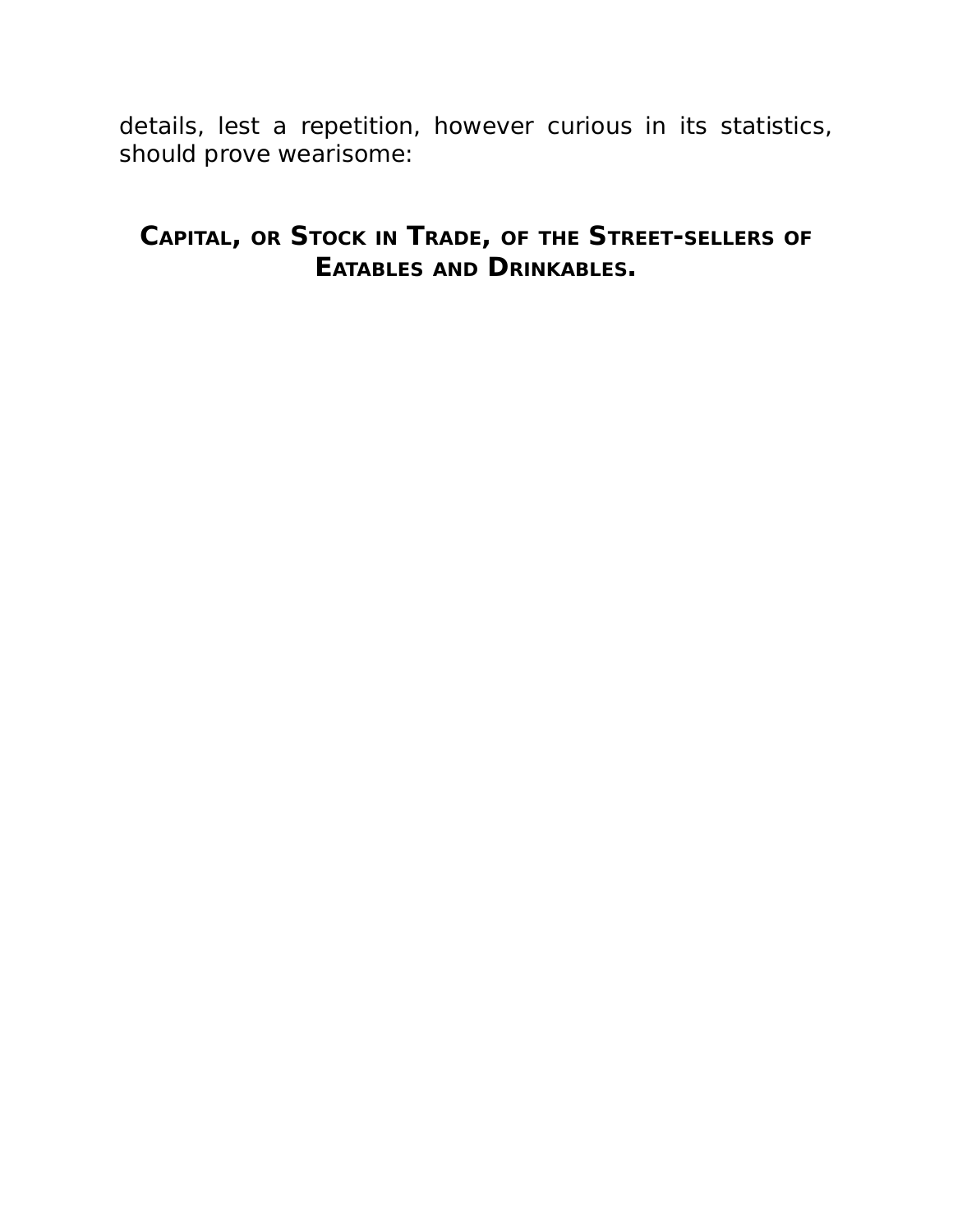| <b>Street-sellers of Hot Eels.</b>            | £       | s. d.          |                |
|-----------------------------------------------|---------|----------------|----------------|
| 200 stalls, at 6s.                            | 60      | 0              | O              |
| 100 baskets, at 1s.                           | 5       | $\overline{0}$ | $\Omega$       |
| 200 eel-kettles, at 3s. 6d.                   | 35      |                | 0 <sub>0</sub> |
| 100 jars for itinerants, at 6 <i>d.</i>       |         | 2 10 0         |                |
| 300 stew-pans, at 2s.                         | 30      |                | $0\quad 0$     |
| 300 strainers, at 1s.                         |         | 15 0 0         |                |
| 300 ladles, at 4 <i>d.</i>                    | 5       |                | $0\quad 0$     |
| 2,400 cups, at 1 <i>d.</i>                    |         | 10 0 0         |                |
| 2,400 spoons, at 1 <i>d.</i>                  |         | 10 0 0         |                |
| 200 chafing-dishes, at 6 <i>d.</i>            | 5       |                | $0\quad 0$     |
| 200 glasses for candles, at 3 <i>d.</i>       |         | 210 0          |                |
| 240 vendors' stock-money, at 5s. each         | 60      |                | 0 0            |
| 60 ditto, at 25 <i>s.</i> each                | 75      |                | 0 <sub>0</sub> |
| 100 itinerants' ditto, at 2s. each            | 10      |                | 0 <sub>0</sub> |
| 300 cloths, at 4 <i>d.</i> each               | 5       |                | $0\quad 0$     |
| 300 pairs of sleeves, at 4 <i>d.</i> per pair | 5.      | 0              | $\Omega$       |
| 300 aprons at 4 <i>d.</i> each                | 5.      | 0              | O              |
|                                               | £339 10 |                | 0              |

#### **Street-sellers of Pea Soup.**

150 soup-kettles, 4s. each; 150 ladles, 6d. each; 150 pepper-boxes, 1d. each; 150 mintboxes, 3d. each; 150 chafing-dishes, 6d. each; 1,800 basons, 1d. each; 1,800 spoons, 1d. each; stock-money, 3s. 6d. each<sup>[9]</sup> 81 5 0

#### **Street-sellers of Pickled Whelks.**

100 stalls, 4s. each; 150 baskets, 2s. 6d. each; 125 18 9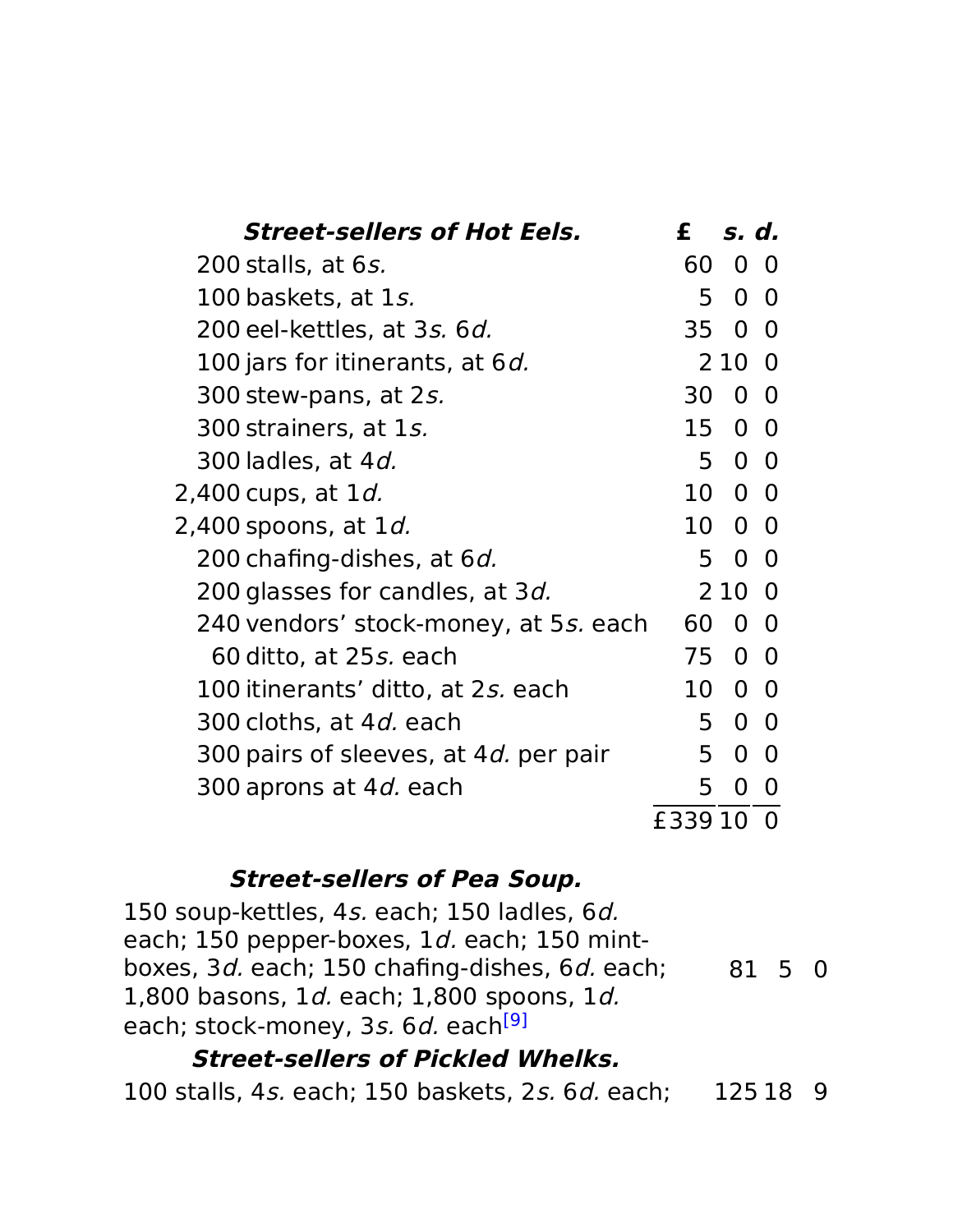150 tin boilers, 2s. 6d. each; 75 pans, 9d. each; 150 jars, 6d. each; 150 flour-dredgers, 4d. each;  $1,800$  saucers,  $\frac{1}{2}d$  each; 150 tablespoons, 2d. each; 150 knives, 2d. each; 150 vinegar-bottles, 1d. each; 150 serge aprons, 2s. each; stock-money, for 150 vendors, 5s. each

### **Street-sellers of Fried Fish.**

300 trays, 1s. 6d. each; 300 frying-pans, 1s. 6d. each; 300 salt-dredgers, 3d. each; 300 knives, 2d. each; 300 earthenware pans, 1s. each; 300 shallows, 1s. each; stock-money, for 150 vendors, 5s. each 156 5 0

# **Street-sellers of Sheeps' Trotters.**

300 baskets, 1s. 4d. each; 300 cotton cloths, 4d. each; 300 forks, 2d. each; 300 knives, 3d. each; 300 pepper-boxes, 1d. each; 300 saltcellars, 1d. each; stock-money, for 300 sellers, 1s. each 48 15 0

# **Street-sellers of Ham Sandwiches.**

60 baskets, 2s. each; 60 tin boilers, 2s. each; 60 knives and forks, 6d. per pair; 60 mustardpots, 1d. each; 60 spoons, 1d. each; 60 cloths, 5*d.* each; 60 aprons, 4*d.* each; 60 pairs of sleeves, 4d. per pair; stock-money for 60 vendors, 7s. 2d. weekly 38 15 0

# **Street-sellers of Baked 'Tatoes.**

300 cans, 2l. each; 300 knives, 3d. each; 300 pepper-boxes, 1d. each; stock-money for 300 vendors, 10s. each 755 0 0

# **Street-sellers of Hot Green Peas.**

4 cans, 2s. 6d. each; 4 vinegar-bottles, 1d. each; 4 pepper-boxes, 3d. each; 12 saucers, 1d. each; 12 spoons, 1d. each; 4 cloths, 4d. each; stock-money for 4 vendors, 2s. each 1 2 8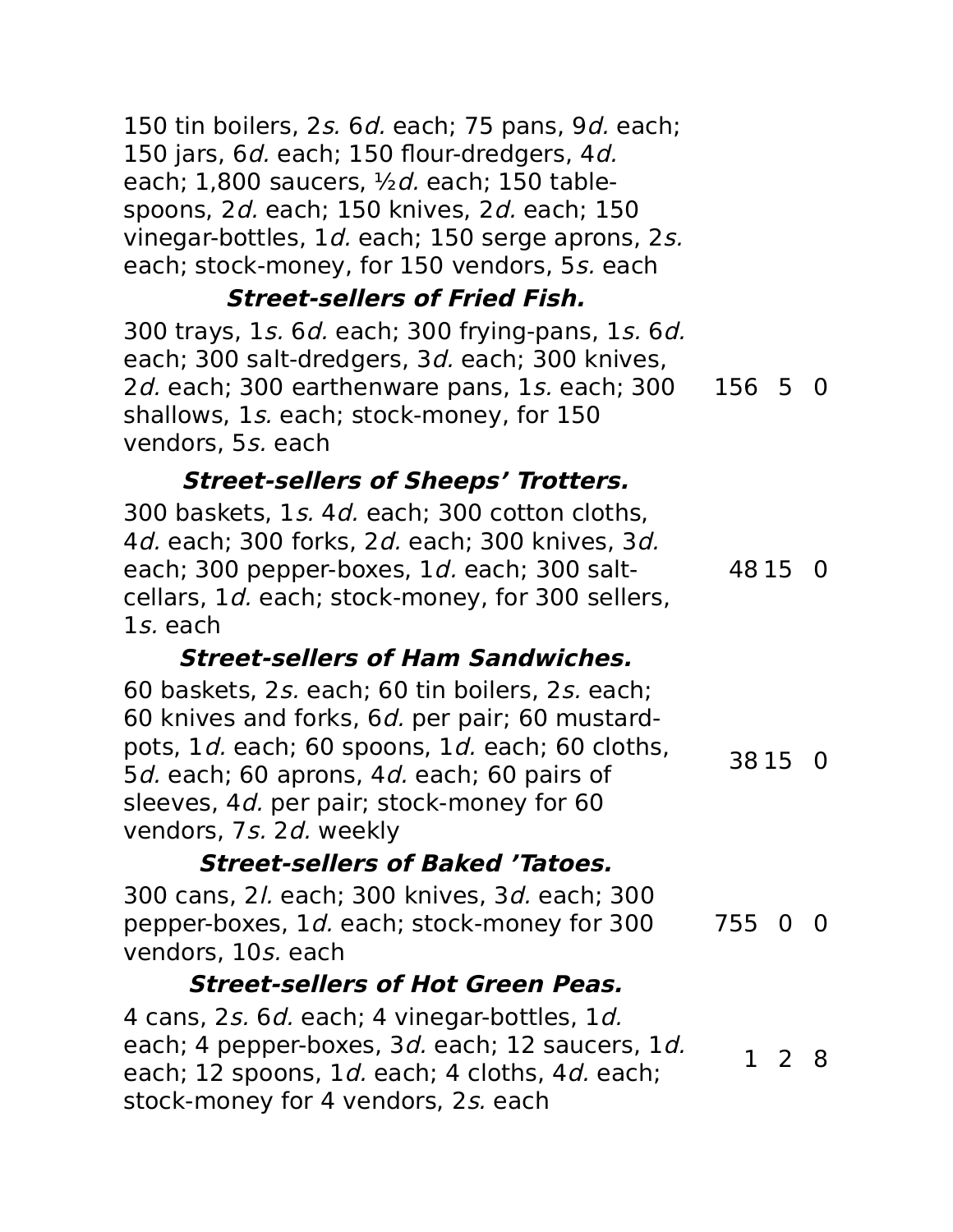#### **Street-sellers of Meat ("Hawking Butchers.")**

150 baskets, 4s. 6d. each; 150 saws, 2s. each; 150 cleavers, 1s. 6d. each; 150 steels, 1s. 6d. each; 150 belts for baskets, 1s. each; 150 do. for waist, 6d. each; 150 cloths, 6d. each; 150 aprons, 6d. each; 150 pairs of sleeves, 4d. per pair; 150 vendors' stock-money, 6s. each per day 138 5 0

### **Street-sellers of Bread.**

12 baskets, 4s. 6d. each; 12 barrows, 40s. each; 1 long bread-basket, 40s.; 1 barrow, 30s.; 13 sacks, 1s. each; stock-money for 25 vendors, at 1/. each 55 17 0

### **Street-sellers of Cats' and Dogs'-meat.**

500 barrows, 18s. each; 1,000 baskets, 1s. 6d. each; 500 sets of weights and scales, 4s. each; 1,000 knives, 8d. each; 1,000 steels, 1s. each; stock-money of 1,500 vendors, 7s. 6d. per head 1,083 6 8

### **Street-sellers of Coffee and Tea.**

150 tables, 2s. 6d. each; 75 stalls, 6s. each; 75 coffee-barrows, 1l. each; 400 coffee-cans (100 vendors having two cans, and 200 only one), 8s. each; 1,200 half-pint cups and saucers, 3d. each, and 900 pints, 6d. each; 2,100 spoons, 1d. each; 900 plates,  $1\frac{1}{2}d$ . each; 300 knives, 2d. each; 300 pans, 9d. each; 600 canisters, 5d. each; 50 screens, 2s. 6d. each; stockmoney of 300 vendors, 5s. each 435 12 0

### **Street-sellers of Ginger-beer.**

300 barrows, 1l. each; 1,000 stalls, 5s. each; 175 fountains, 7l. each; 20 ditto, 20l. each; 3 ditto,  $100$ . each;  $9,000$  glasses,  $5d$ . each; 1,500 tanks, 1s. each; 3,000 towels, 6d. each; 3,562 10 0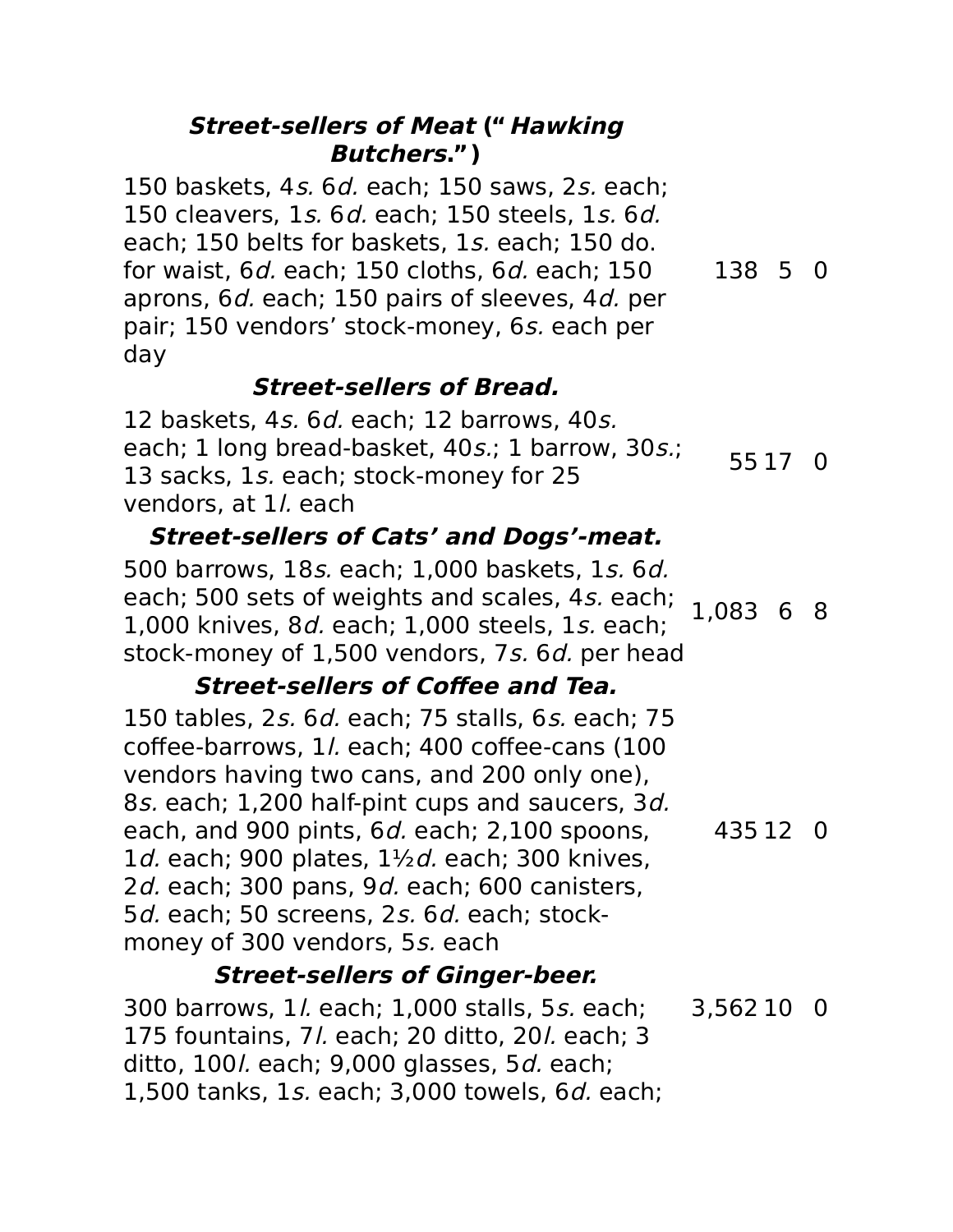500 sets of brewing utensils, corks, &c., 5s. each; 500 gross of bottles, 10s. per gross, and stock-money for 1,500 vendors, 5s. each

### **Street-sellers of Lemonade, Nectar, Sherbet, &c. [10]**

200 stalls, 6s. each; 500 stone barrels, 5s. 6d. each; 1,200 glasses,  $4\frac{1}{2}d$ . each; 400 towels, 6d. each; 200 jars, 2s. each; 2,400 glass bottles, 3d. each; stock-money for 200 vendors, 2s. 6d. each 305 0 0

# **Street-sellers of Elder-wine.**

3 elder-wine carriages and apparatus, 7l. each; 47 ditto ditto, 3l. 10s. each; 300 small wineglasses, 2d. each; stock-money, 3s. per head 195 10 0

### **Street-sellers of Peppermint-water.**

2 kegs, 3s. 6d. each; 2 jars, 2s. each; 16 glasses, 3d. each; 4 cloths, 4d. each; stockmoney, for four vendors, 1s. each 1 0 4

# **Milk-sellers in the Park.**

16 cows, 20l. each; 8 lockers, 3l. each; 32 fixed seats, 3s. each; 48 forms, 3s. each; 48 glasses,  $4\frac{1}{2}d$ . each; 96 cups, 1d. each; 8 halters, for cows, 6d. each; 8 pans, 1s. each; 16 towels, 6d. each 358 6 0

# **Milk-sellers in Markets, &c.**

20 yokes and pairs of cans, 15s. each; 20 sets of measures, 2s. per set; stock-money for 20 vendors, 3s. each 20 0 0

# **Street-sellers of Curds and Whey.**

100 stalls, 5s. each; 100 saucepans, to scald the milk in, 2s. each; 300 cups, 1d. each; 300 glasses, 5*d.* each; 600 spoons,  $\frac{1}{2}d$ , each; 100 tin kettles, for stalls, at 3s. 6d. each; 100 small 77 10 0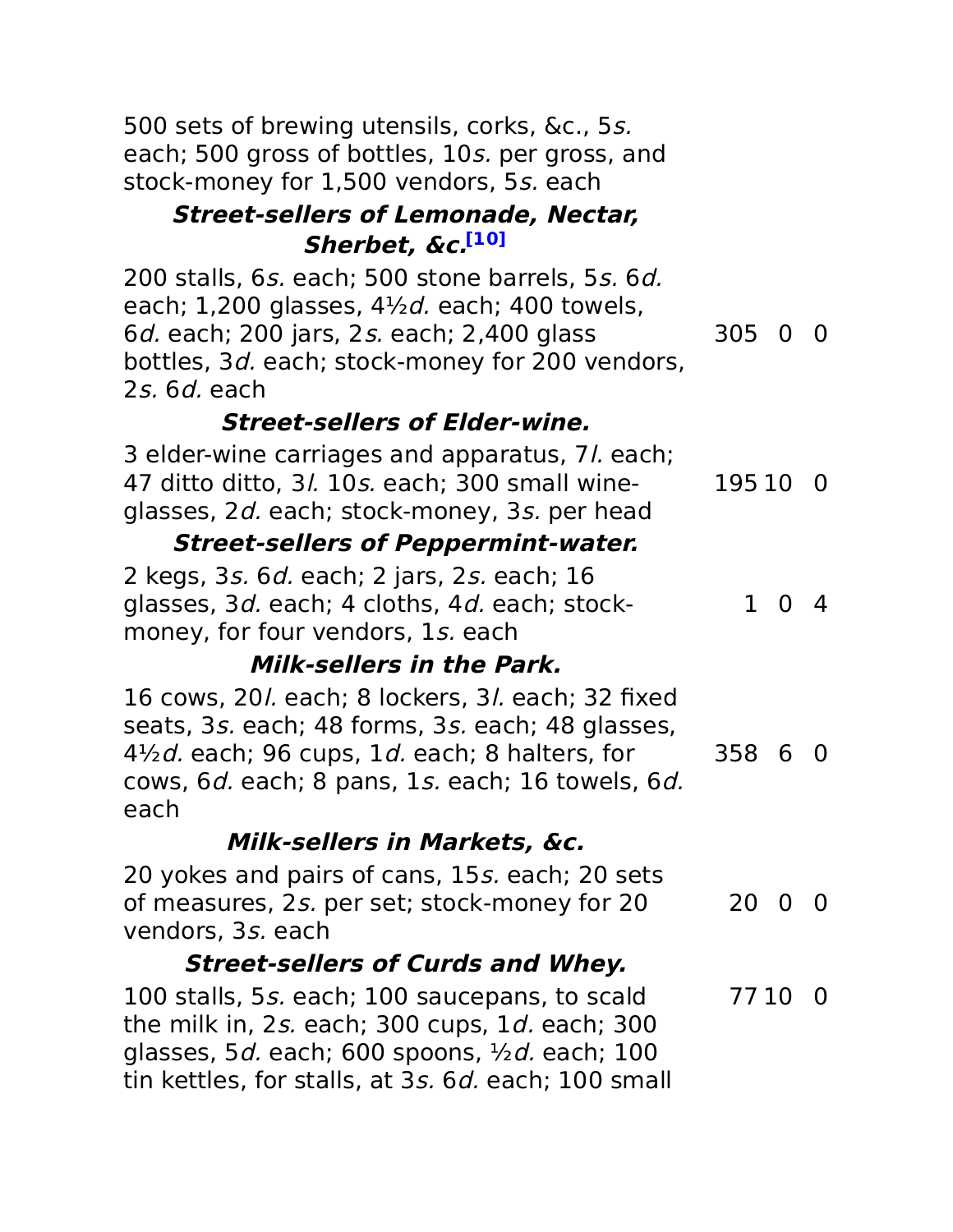| tubs, 1s. each; 100 cloths, 3d. each; stock-<br>money for 100 vendors, at 2s. each                                                                                                                                                                       |         |       |       |
|----------------------------------------------------------------------------------------------------------------------------------------------------------------------------------------------------------------------------------------------------------|---------|-------|-------|
| <b>Street-sellers of Rice-milk.[11]</b>                                                                                                                                                                                                                  |         |       |       |
| 50 kettles and braziers, for stall, 4s. the two;<br>300 spice or peppermint-boxes, 1 <i>d.</i> each;<br>stock-money for fifty vendors, 1s. 3d. each                                                                                                      | 14 7 6  |       |       |
| <b>Water-carriers.</b>                                                                                                                                                                                                                                   |         |       |       |
| 120 pails, 2s. each; 60 yokes, 5s. each                                                                                                                                                                                                                  | 27 0 0  |       |       |
| <i><b>Street Piemen.</b></i>                                                                                                                                                                                                                             |         |       |       |
| 50 pie-cans, 1/ each; 25 turn halfpenny boards,<br>to gamble with, 2s. 6d. each; 50 gross of tin<br>pie-dishes, 12s. per gross; 50 aprons, 8 <i>d.</i> each;<br>100 tins, 1s. each (for baking pies upon), stock-<br>money, for 50 vendors, 6s. 6d. each | 106     |       | 0 1 0 |
| <b>Street-sellers of Boiled Puddings.</b>                                                                                                                                                                                                                |         |       |       |
| 6 stands, 6s. each; 6 cans, 2s. 6d. each; 6 pots<br>(tin), 2s. each; 6 chafing-dishes and stands, 5d.<br>each; 6 forks, 2d. each; 6 cloths, 6d. each;<br>stock-money, for 6 vendors, 2s. 6d. each                                                        |         | 4 4 6 |       |
| <b>Street-sellers of Plum-duff.</b>                                                                                                                                                                                                                      |         |       |       |
| 6 baskets, 1s. 9d. each; 6 saucepans, 2s. each;<br>6 cloths, 6 <i>d.</i> each; 6 knives, 2 <i>d.</i> each; stock-<br>money, for 6 vendors, 2s. each                                                                                                      |         | 1 18  | 6     |
| <b>Street-sellers of Cakes, Tarts, &amp;c.</b>                                                                                                                                                                                                           |         |       |       |
| 150 trays, 1s. 9d. each; 150 cloths, 1s. 3d.<br>each; 150 straps, 6 <i>d.</i> each; stock-money, 16s.<br>6 <i>d.</i> each                                                                                                                                | 150 0 0 |       |       |
| <b>Other and inferior Cake-sellers.</b>                                                                                                                                                                                                                  |         |       |       |
| 30 trays, 1s. 9d. each; 30 straps, 6d. each;<br>stock-money, 2s. 6d. each                                                                                                                                                                                |         | 7 2 6 |       |
| <b>Street-sellers of Plum-cake.</b>                                                                                                                                                                                                                      |         |       |       |
| 4 trays, 1s. 9 <i>d.</i> each; 4 baskets, 1s. 6 <i>d.</i> each; 4<br>cloths (oil-cloth covers for baskets), 1s. each; 4                                                                                                                                  |         | 1188  |       |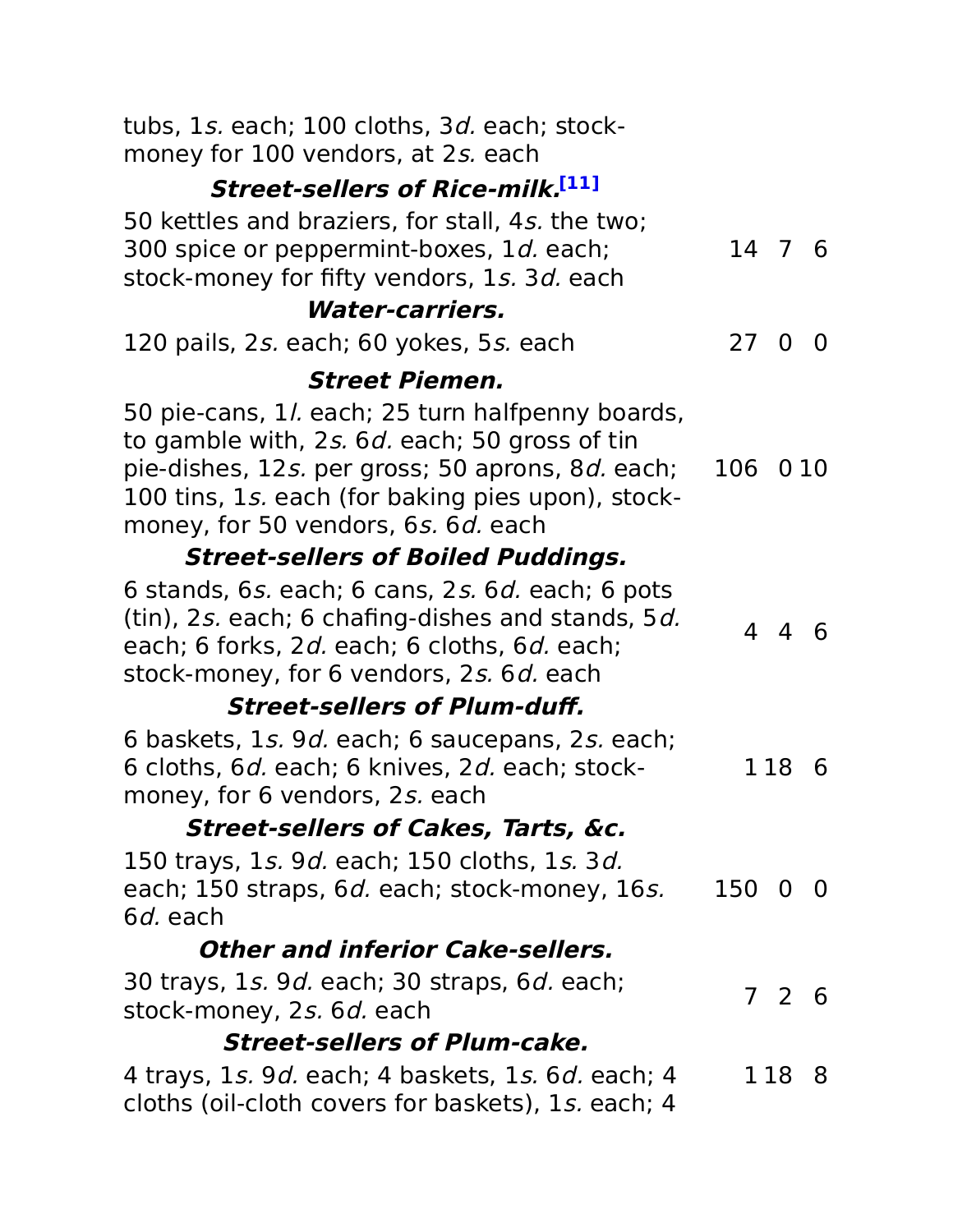knives, 2d. each; stock-money, for 4 sellers, 4s. each

### **Gingerbread-nut Makers and Sellers.**

50 ovens, 5l. each; 50 peels and rakes, 3s. the two; 750 tins, 1s. each; 50 lamps, for fairs, 6s. each; 50 stalls, 6s. each; 50 sets of scales and 100 sets of weights, half of them false, 7s. 6d. each; 100 canisters, 2s. each; 50 barrows, 30s. each; 50 baskets, 6s. each; 50 baizes, 1s. each; 50 cloths to cover stall, 1s. each; stock-money, for 50 makers and sellers, 14s. each 483 15 0

### **Gingerbread-nut Sellers (not Makers.)**

| 150 trays, 1s. 9d. each; 150 straps, 6d. each; | 28 5 6 |  |  |
|------------------------------------------------|--------|--|--|
| stock-money, for 150 sellers, 1s. 6d. each     |        |  |  |

### **Street-sellers of Hot cross Buns.**

500 baskets, 2s. 6d. each; 500 flannels and cloths, 2s. the two; stock-money, for 500 sellers, 2s. 6d. each 175 0 0

# **Street-sellers of Muffins and Crumpets.**

| 00 baskets, 2s. 6d. each; 500 cloths, 1s. each; 212 10 0 |  |
|----------------------------------------------------------|--|
| stock-money, for 500 sellers, 5s, each                   |  |

### **Street-sellers of Sweet-stuff.**

6 barrows, 1l. 10s. each; 150 trays, 1s. 9d. each; 50 saucepans, 2s. each; 18 canisters (long tin), 2s. each; 44 stalls, at 4s. each; 50 sets of weights and scales, at 4s. each; stockmoney, for 150 vendors, 3s. each 70 4 6

# **Street-sellers of Cough Drops.**

2 stills and barrows, 3l. 10s. each; 4 stalls, 7s. each; 6 weights and scales, 3s. 6d. each; stockmoney, for 6 sellers, 2s. 6d. each 10 4 0

### **Street-sellers of Ices.**

20 jars, 1s. each; 20 coolers, 2s. each; 30 cups, 5 17 6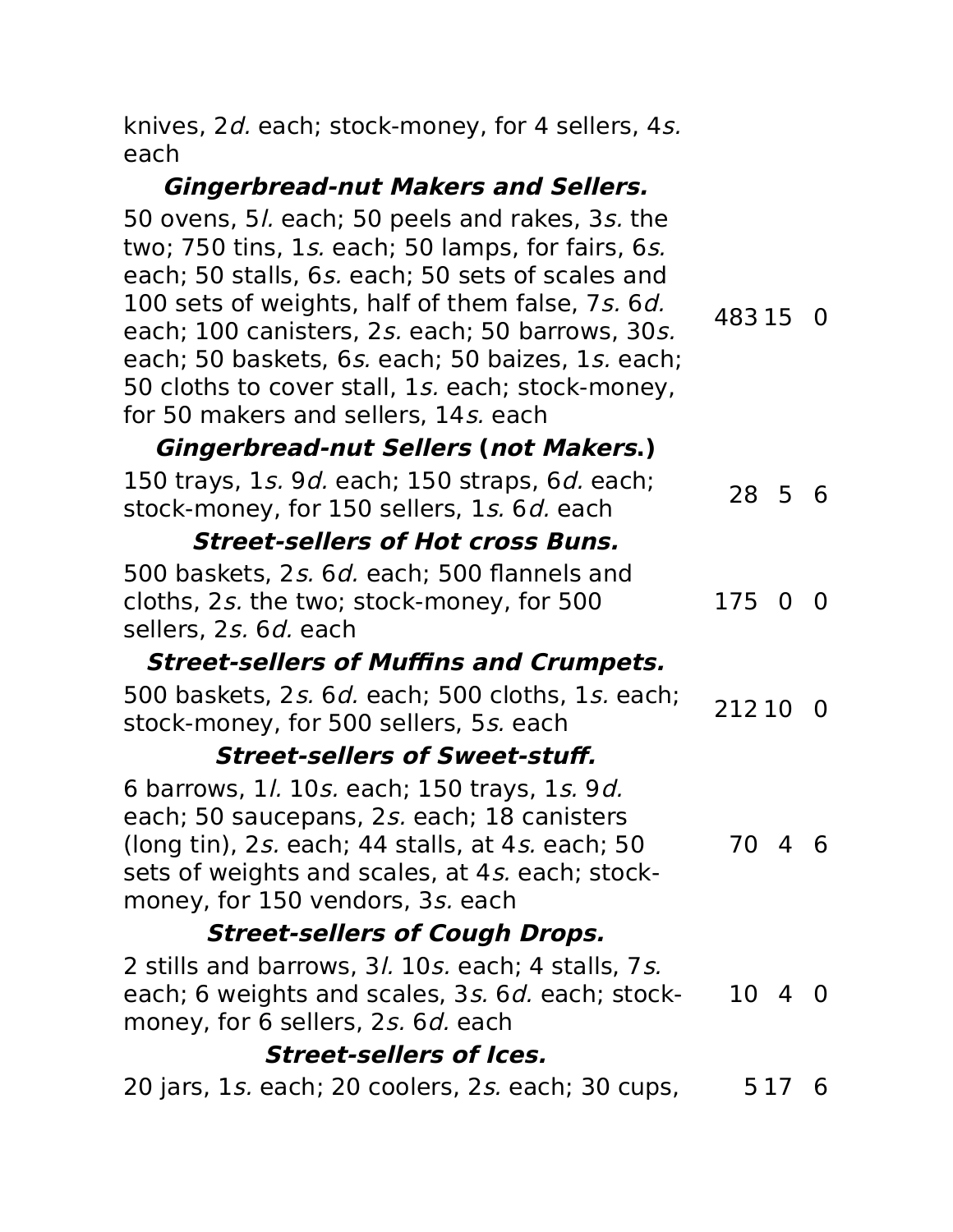1d. each, and 30 glasses, 4d. each; 60 spoons, 1d. each; stock-money, for 20 vendors, 2s. per head

TOTAL CAPITAL INVESTED IN THE STREET SALE OF EATABLES AND DRINKABLES 9,077 12 5

# **INCOME, OR "TAKINGS," OF STREET-SELLERS OF EATABLES AND DRINKABLES.**

### **Street-sellers of Hot Eels.**

There are upwards of 1,000,000 lbs. weight of hot eels sold yearly in the streets of London. 140 vendors each sell 6 lbs. of eels daily at their stands; 60 sell 40 lbs. daily; and 100 itinerant sell 5 lbs. nightly at the public-houses. The first mentioned take on an average 2s. daily; the second 16s.; and the third 1s. 8d. This gives a yearly street expenditure in the trade in hot eels amounting to £19,448

### **Street-sellers of Pea-soup.**

The annual street consumption of pea-soup amounts to 1,680 gallons. 100 vendors sell each 4 gallons daily; and 50 vendors, each sell upon an average 10 gallons daily. The first mentioned take 3s. a day; and the last, 7s. 6d. This gives a street expenditure during the winter season of five months, of £4,050

# **Street-sellers of Pickled Whelks.**

According to the Billingsgate returns, there are nearly 5,000,000 of whelks sold yearly in the streets of London. These are retailed in a boiled state, and flavoured with vinegar, at four a penny. £5,000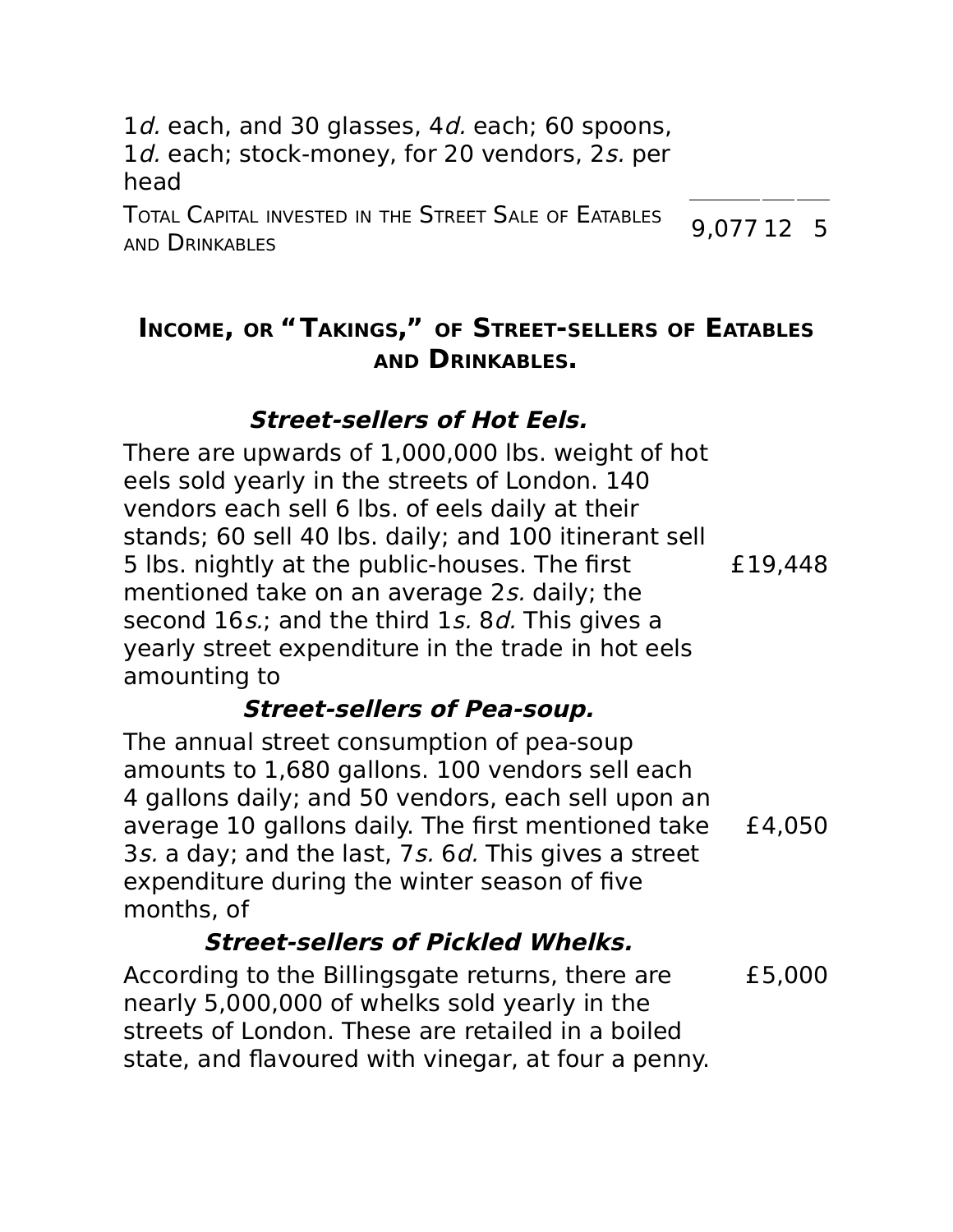150 vendors take on an average 13s. weekly. This gives an annual street expenditure, of

### **Street-sellers of Fried Fish.**

150 sellers make 10s. 6d. weekly, or yearly 27l. 6s.; and 150 sellers make half that amount, 13l. 13s. per annum. Reckoning 20*l.* a year as a medium earning, and adding 90 per cent. for profit, the annual consumption of fried fish supplied by London street-sellers amounts to 684,000 lbs., and the sum expended thereupon to

### **Street-sellers of Sheep's Trotters.**

In the wholesale "trotter" establishment there are prepared, weekly, 20,000 sets, or 80,000 feet; giving a yearly average of 4,160,000 trotters, or the feet of 1,040,000 sheep. Of this quantity the street-folk buy seven-eighths, or 3,640,000 trotters yearly. The number of sheep trottersellers may be taken at 300; which gives an average of nearly 60 sets a week per individual. There is then expended yearly in London streets on trotters, calculating their sale, retail, at  $\frac{1}{2}d$ . each, 6,500/.; but though the regular price is  $\frac{1}{2}d$ . some trotters are sold at four for  $1\frac{1}{2}d$ , very few higher than  $\frac{1}{2}d$ , and some are kept until they are unsaleable, so that the amount thus expended may be estimated at £6,000

# **Street-sellers of Ham-sandwiches.**

60 vendors, take 8s. a week, and sell annually  $\frac{1}{486,800}$  sandwiches, at a cost of  $\frac{1}{800}$ 

# **Street-sellers of Baked 'Tatoes.**

300 vendors, sell upon an average  $\frac{3}{4}$  cwt. of baked potatoes daily, or 1,755 tons in the season. The average takings of each vendor amount to £14,000

£11,400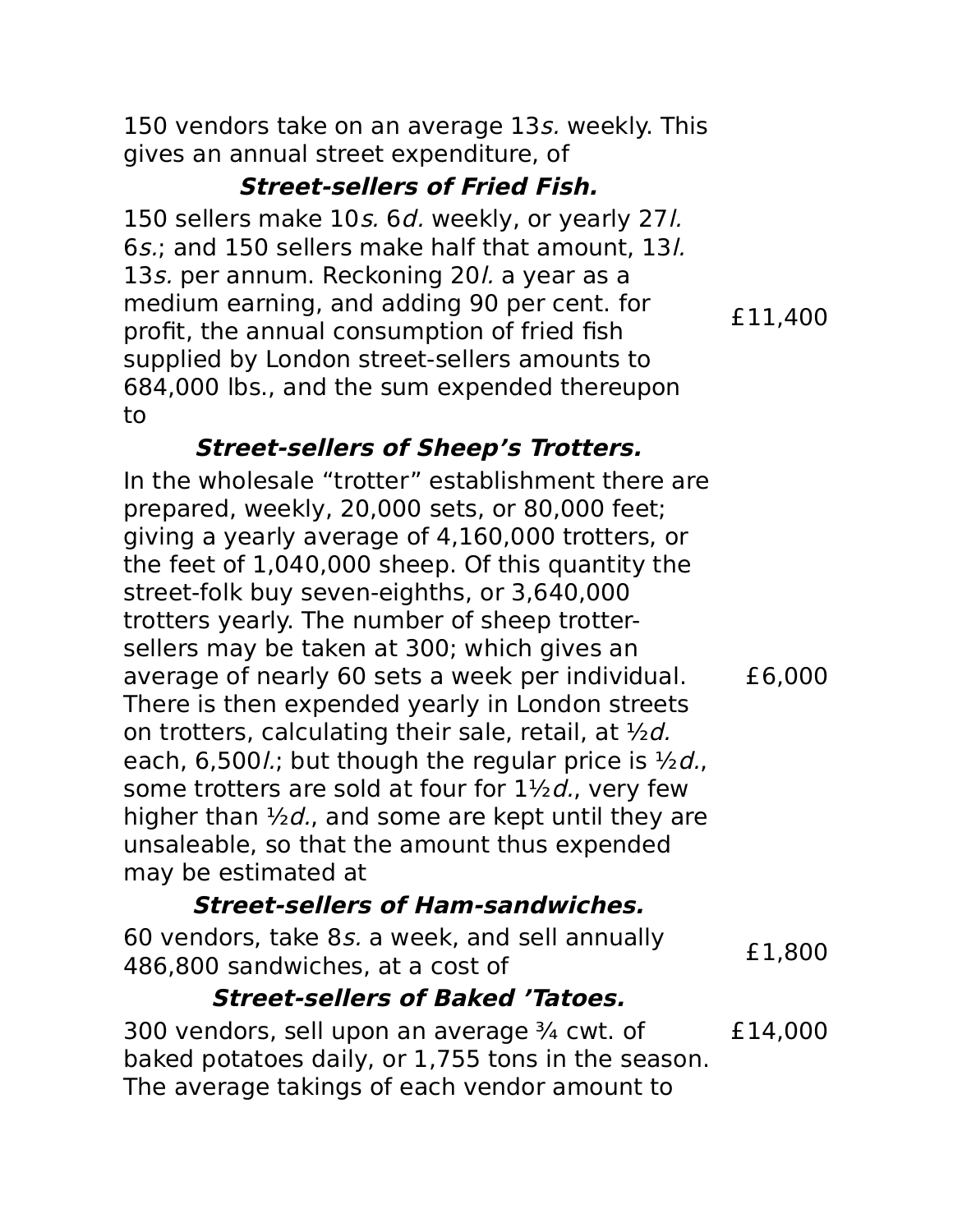6s. a day; and the receipts of the whole number throughout the season (which lasts from the latter end of September till March inclusive), a period of 6 months, are

### **The Street-sellers of Hot Green Peas.**

The chief man of business sells 3 gallons a day (which, at  $1d$ , the quarter-pint, would be 8s., my informant said 7s.), the other three together sell the same quantity; hence there is an annual street consumption of 1,870 gallons, and a street expenditure on "hot green peas" of

### **Street-sellers of Meat.**

The hawking butchers, taking their number at 1110 Hawking Butchers, taking their Humber at Fig. 450<br>150, sell 747,000 lbs. of meat, and take annually

£250

### **Street-sellers of Bread.**

25 men take 45s. a day for five months in the summer, and 12 regular traders take 1/. 12s. per day; this gives an annual street consumption of 700,000 quartern loaves of bread, and a street expenditure of £9,000

### **Street-sellers of Cats and Dogs' Meat.**

There are 300,000 cats in the metropolis, and from 900 to 1,000 horses, averaging 2 cwt. of meat each, boiled down every week; the quantity of cats' and dogs' meat used throughout London is about 200,000 lbs. per week, and this, sold at the rate of  $2\frac{1}{2}d$  per lb., gives 2,000l. a week for the money spent in cats' and dogs' meat, or per year, upwards of £100,000

# **Street-sellers of Coffee, Tea, &c.**

Each coffee-stall keeper on an average clears 1l. a week, and his takings may be said to be at least double that sum; hence the quantity of coffee sold annually in the streets, is about 550,000 £31,200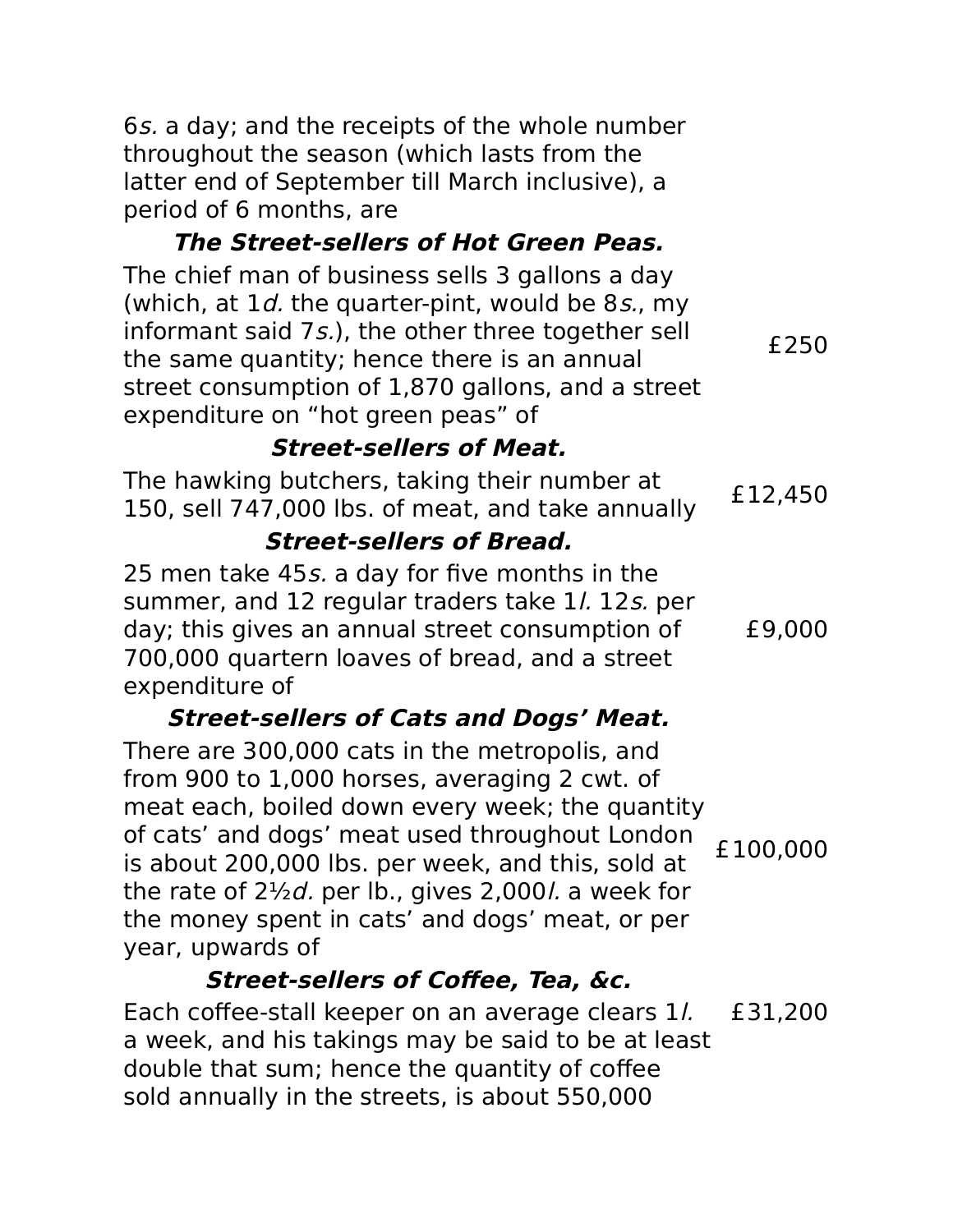gallons, while the yearly street expenditure for tea, coffee, &c., amounts to

#### **Street-sellers of Ginger-beer.**

The bottles of ginger-beer sold yearly in the streets number about 4,798,000, and the total street consumption of the same beverage may be said to be about 250,000 gallons per annum. 200 street-sellers of ginger-beer in the bottle trade of the penny class take 30s. a week each (thus allowing for inferior receipts in bad weather); 300 take 20s. each, selling their "beer" for the most part at  $\frac{1}{2}d$ , the bottle, while the remaining 400 "in a small way" take 6s. each; hence there is expended in the bottled ginger-beer of the streets 11,480l. Adding the receipts from the fountains and the barrels, the barrel season continuing only ten weeks, the total sum expended annually in street ginger-beer amounts altogether to

#### **Street-sellers of Lemonade, Sherbet, Nectar, &c.**

There are 200 persons, chiefly men, selling solely lemonade, &c., and an additional 300 uniting the sale with that of ginger-beer. Their average receipts on fine days are 3s. 6d. a day, or, allowing for wet weather and diminished receipts, 10s. a week. The receipts, then, for this street luxury, show a street expenditure in such a summer as the last, of 2,800/., among those who do not unite ginger-beer with the trade. Calculating that those who do unite ginger-beer with it sell only one-half as much as the others, we find a total outlay of

#### **Street-sellers of Elder-wine.**

50 vendors clear 5s. a week for 16 weeks by the sale of elder-wine in the streets, their profit being £200

£4,900

£14,660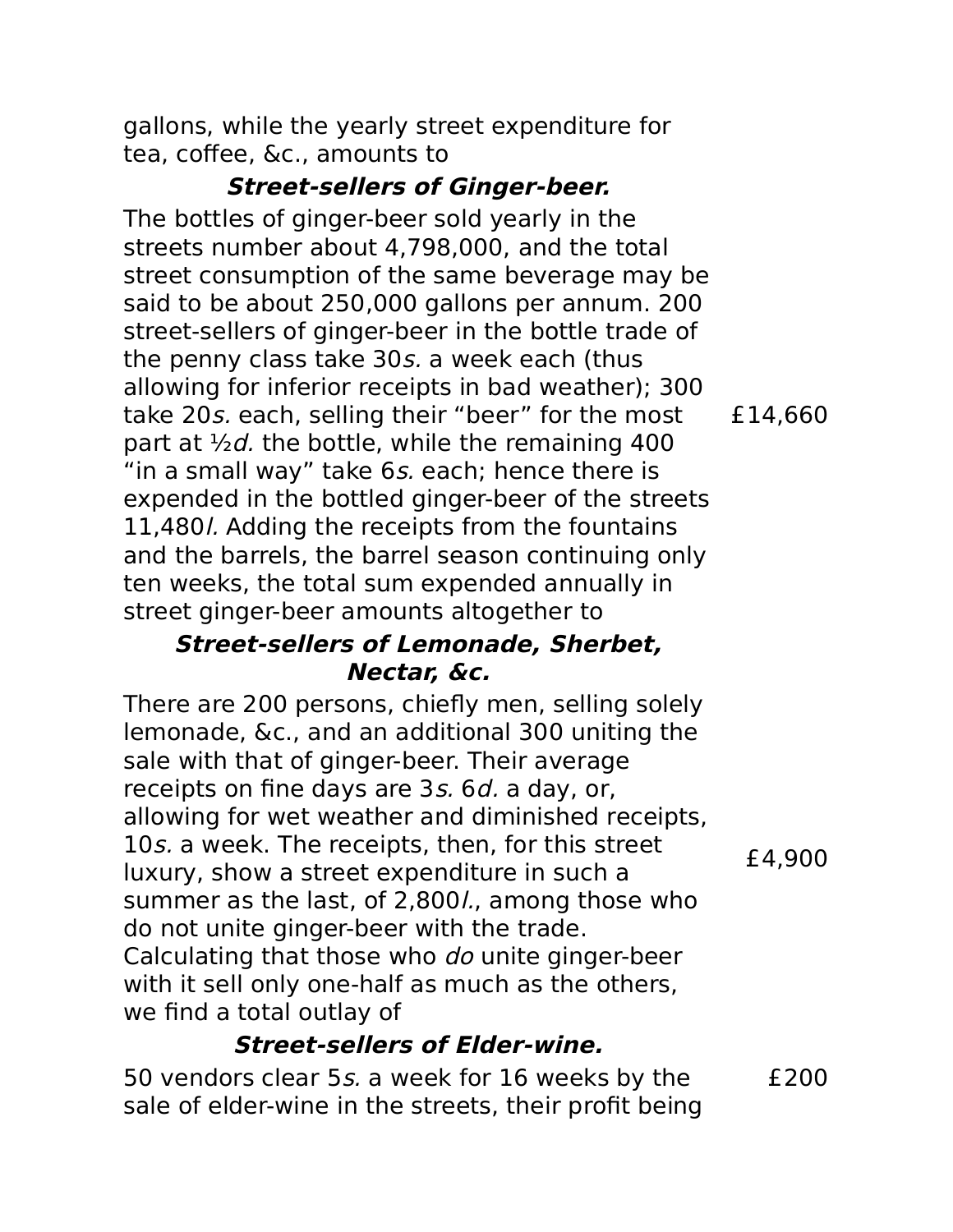at least cent. per cent.; hence the street consumption of this beverage in the course of the year is 1,500 gallons, and the outlay

### **Street-sellers of Peppermint-water.**

Calculating that 4 "pepperminters" take 2s. a day the year round, Sundays excepted, we find that 900 gallons of peppermint-water are consumed every year in the streets of London, while the sum expended in it amounts annually to

#### **Street-sellers of Milk in the Markets, Parks, &c.**

The vendors in the markets clear about 1s, 6d, a day each, for three months; and as the profit is rather more than cent. per cent., there are about 4,000 gallons of milk thus sold yearly. The quantity sold in the park averages 20 quarts a day for a period of nine months, or 1,170 gallons in the year. This is retailed at  $4d$ , per quart; hence the annual expenditure is

### **Street-sellers of Curds and Whey.**

50 sellers dispose of 12½ gallons in 3 weeks; the other 50 sell only half as much. Taking the season at 3 months, the annual consumption of curds and whey in the streets is 2,812 double gallons (as regards the ingredients of milk), which is retailed at a cost to the purchasers of £412

### **Street-sellers of Rice-milk.**

Calculating that 50 sellers dispose of 24 quarts weekly, while one-half of the remaining 25 sell 12 quarts each per week at  $1d$ , the half-pint, and the other half vend 24 quarts at  $\frac{1}{2}d$ . the half-pint, there are about 3,000 gallons of rice-milk yearly consumed in the streets of London, while the expenditure amounts to £320

£344

£125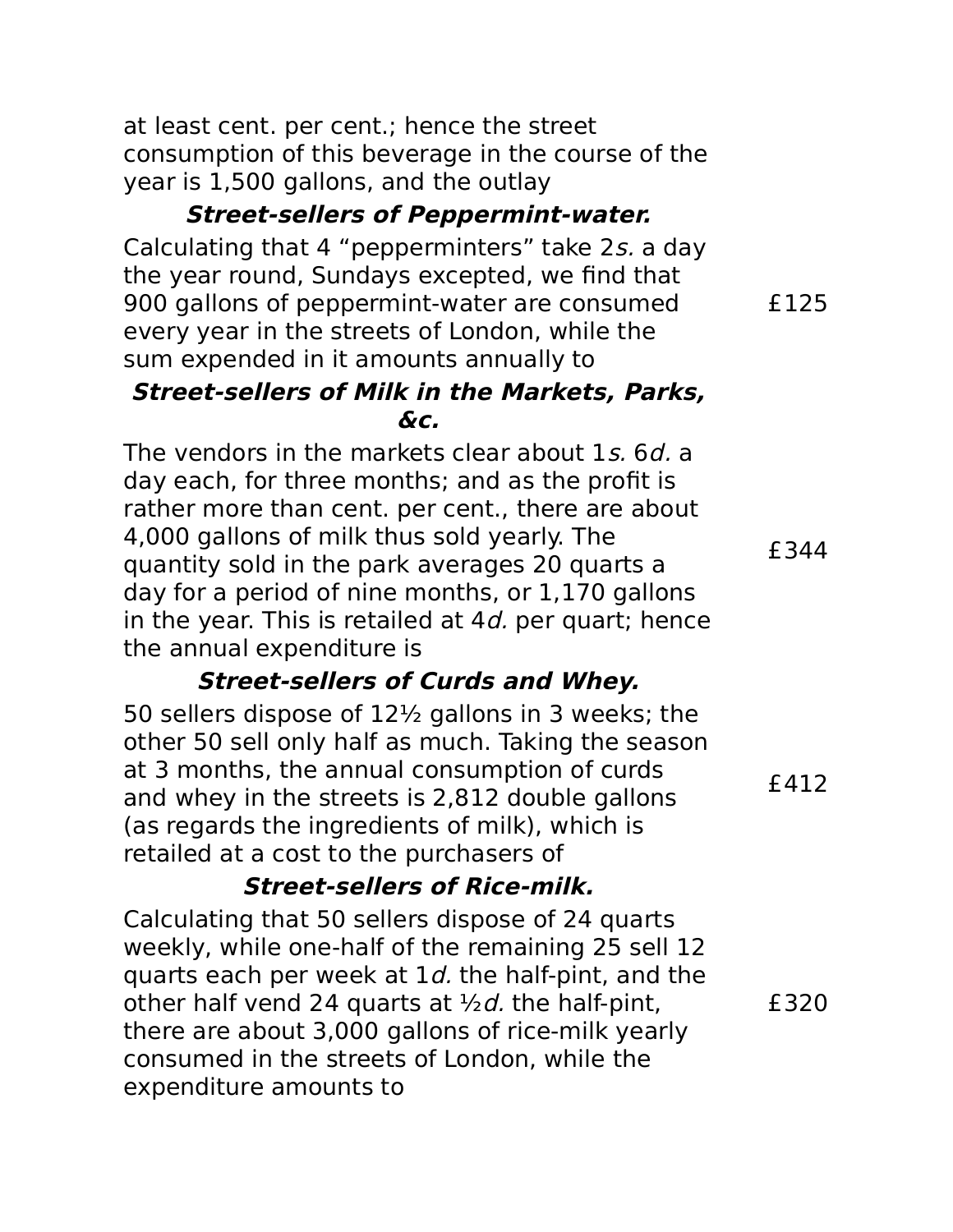#### **Water-carriers.**

The number of water-carriers are sixty, and their average earnings through the year 5s. a week; hence the sum annually expended in water thus obtained amounts to

### **Street Piemen.**

There are fifty street piemen plying their trade in London, the year through, their average takings are one guinea a week; hence there is an annual street consumption of pies of nearly to threequarters of a million, and a street expenditure amounting to

### **Street-sellers of Meat and Currant Puddings.**

Each street-seller gets rid of, on an average, 85 dozen, or 1,020 puddings; there are now but six street-sellers (regularly) of these comestibles; hence the weekly aggregate would be—allowing for bad weather—5,400, and the total 129,600 meat and currant puddings sold in the streets, in a season of 24 weeks. This gives an annual expenditure on the part of the street boys and girls (who are the principal purchasers), and of the poor persons who patronise the street-trade, of about

### **Street-sellers of Plum "duff."**

Calculating 42s. a week as the takings of six persons, for five months, we find there is yearly expended in the street purchase of plum dough upwards of £250

### **Street-sellers of Cakes, Tarts, &c.**

Reckoning 150 cake-sellers, each taking 6s. a week—a sufficiently low average—the street £2,350

£270

£780

£3,000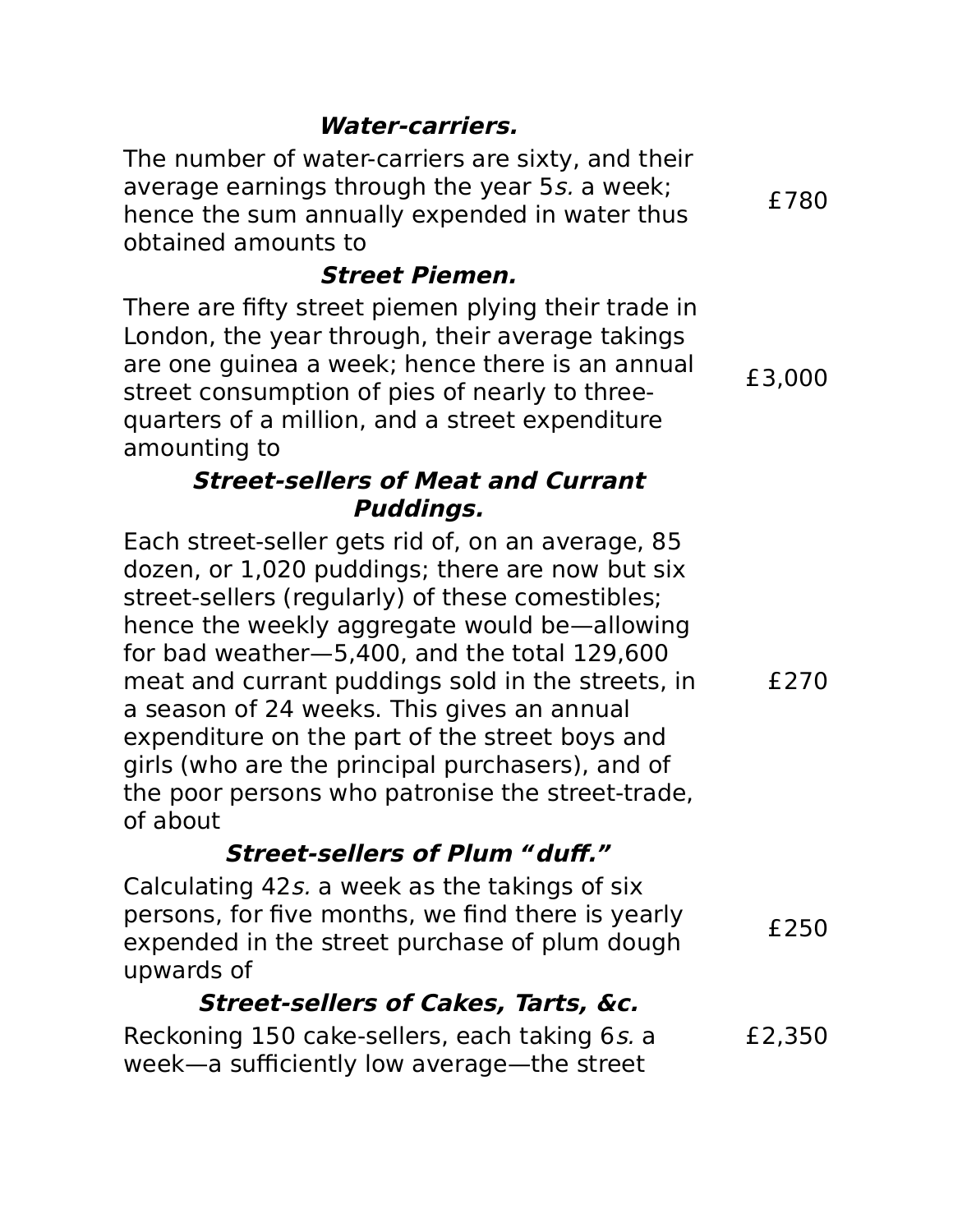| consumption of cakes, tarts, &c., will be<br>1,123,200 every year, and the street outlay about<br><b>Street-sellers of other and inferior Cakes.</b>                                                                                                                                                                                                                                                              |         |
|-------------------------------------------------------------------------------------------------------------------------------------------------------------------------------------------------------------------------------------------------------------------------------------------------------------------------------------------------------------------------------------------------------------------|---------|
| The sale of the inferior street cakes realises about<br>a fifth of that taken by the other cake-sellers;<br>hence it may be estimated yearly at                                                                                                                                                                                                                                                                   | £450    |
| <b>Street-sellers of Gingerbread-nuts.</b>                                                                                                                                                                                                                                                                                                                                                                        |         |
| 150 gingerbread-nut-sellers take 17s. each<br>weekly (clearing 9s.); at this rate the sum spent<br>yearly in "spice" nuts in the streets of London<br>amounts to                                                                                                                                                                                                                                                  | £6,630  |
| <b>Street-sellers of Hot-cross Buns.</b>                                                                                                                                                                                                                                                                                                                                                                          |         |
| There are nearly 100,000 hot-cross buns sold<br>every Good Friday in the streets of London; hence<br>there is expended in one day, upon the buns thus<br>bought about                                                                                                                                                                                                                                             | £300    |
| <b>Street-sellers of Muffins and Crumpets.</b>                                                                                                                                                                                                                                                                                                                                                                    |         |
| There are 500 muffin-sellers, each clearing 4s.<br>and taking 12s. a week on an average; hence the<br>metropolitan street sale of muffins and crumpets<br>will be in 20 weeks about 120,000 dozen, and the<br>sum expended thereon                                                                                                                                                                                | £6,000  |
| <b>Street-sellers of Sweet-stuff.</b>                                                                                                                                                                                                                                                                                                                                                                             |         |
| The number of sweet-stuff sellers in London<br>amounts to 200, each of whom, on an average,<br>clears 10s., and takes 20s. weekly; the yearly<br>consumption, therefore, of rocks, candies, hard-<br>bakes, &c., purchased in the streets is nearly two<br>and a half millions of halfpenny-worths, or (at the<br>rate of $\frac{1}{2}d$ an ounce) about 70 tons weight per<br>annum, costing the consumers about | £10,000 |
| <b>Street-sellers of Cough-drops.</b>                                                                                                                                                                                                                                                                                                                                                                             |         |

The earnings of the principal man in the "coughdrop" street trade may be taken at 30s. a week £130